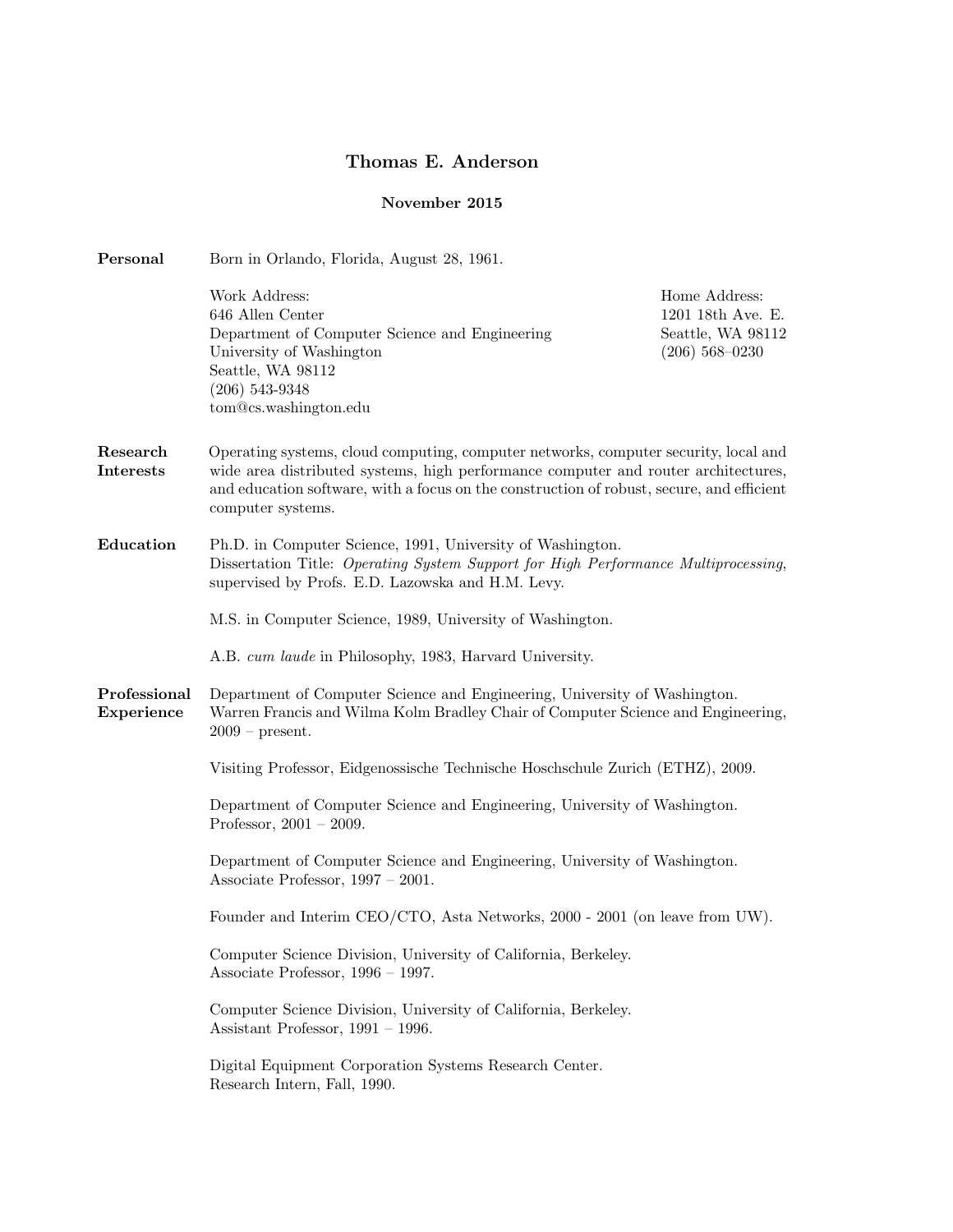| Awards          | USENIX Lifetime Achievement Award, 2014.                                                                                                                                                                    |  |
|-----------------|-------------------------------------------------------------------------------------------------------------------------------------------------------------------------------------------------------------|--|
|                 | USENIX Software Tools User Group Award (for PlanetLab), 2014.                                                                                                                                               |  |
|                 | IEEE Koji Kobayashi Computers and Communications Award, 2012.                                                                                                                                               |  |
|                 | ACM Fellow, 2005.                                                                                                                                                                                           |  |
|                 | ACM/SIGOPS Mark Weiser Award, 2005.                                                                                                                                                                         |  |
|                 | Diane S. McEntyre Award for Excellence in Teaching, 1995.                                                                                                                                                   |  |
|                 | NSF Presidential Faculty Fellowship, 1994.                                                                                                                                                                  |  |
|                 | Alfred P. Sloan Research Fellowship, 1994.                                                                                                                                                                  |  |
|                 | NSF Young Investigator Award, 1992.                                                                                                                                                                         |  |
|                 | IBM Graduate Ph.D. Fellowship, 1989.                                                                                                                                                                        |  |
| Award<br>Papers | 2015 SIGOPS Hall of Fame, "Efficient Software-Based Fault Isolation"                                                                                                                                        |  |
|                 | 2014 OSDI, "Arrakis: The Operating System is the Control Plane"                                                                                                                                             |  |
|                 | 2013 NSDI, "F10: Fault Tolerant Engineered Networks"                                                                                                                                                        |  |
|                 | 2010 USENIX Symposium on Network Systems Design and Implementation, Best<br>Paper, for "Reverse Traceroute"                                                                                                 |  |
|                 | 2009 International Measurement Conference, Best Paper, for "Moving Beyond End-<br>to-End Path Information to Optimize CDN Performance"                                                                      |  |
|                 | 2008 USENIX Symposium on Network Systems Design and Implementation, Best<br>Paper, for "Consensus Routing: The Internet as a Distributed System"                                                            |  |
|                 | 2007 USENIX Symposium on Network Systems Design and Implementation, Best<br>Student Paper, for "Do Incentives Build Robustness in BitTorrent?"                                                              |  |
|                 | 2005 IEEE Communications Society William R. Bennett Prize, given for "Measuring"<br>ISP Topologies with Rocketfuel" as the best original paper published in IEEE/ACM<br>Transactions on Networking in 2004. |  |
|                 | 2003 USENIX Symposium on Internet Technologies and Systems, Best Student Paper,<br>for "Scriptroute: A Distributed Facility for Internet Measurement."                                                      |  |
|                 | 1998 High Performance Distributed Computing, for "WeOS: Operating System Ser-<br>vices for Wide Area Applications." Selected as one of the best twenty papers in the<br>last twenty years at HPDC.          |  |
|                 | 1998 Hot Interconnects VI Conference, Award Paper, for "Detour: Informed Internet<br>Routing and Transport."                                                                                                |  |
|                 |                                                                                                                                                                                                             |  |
|                 |                                                                                                                                                                                                             |  |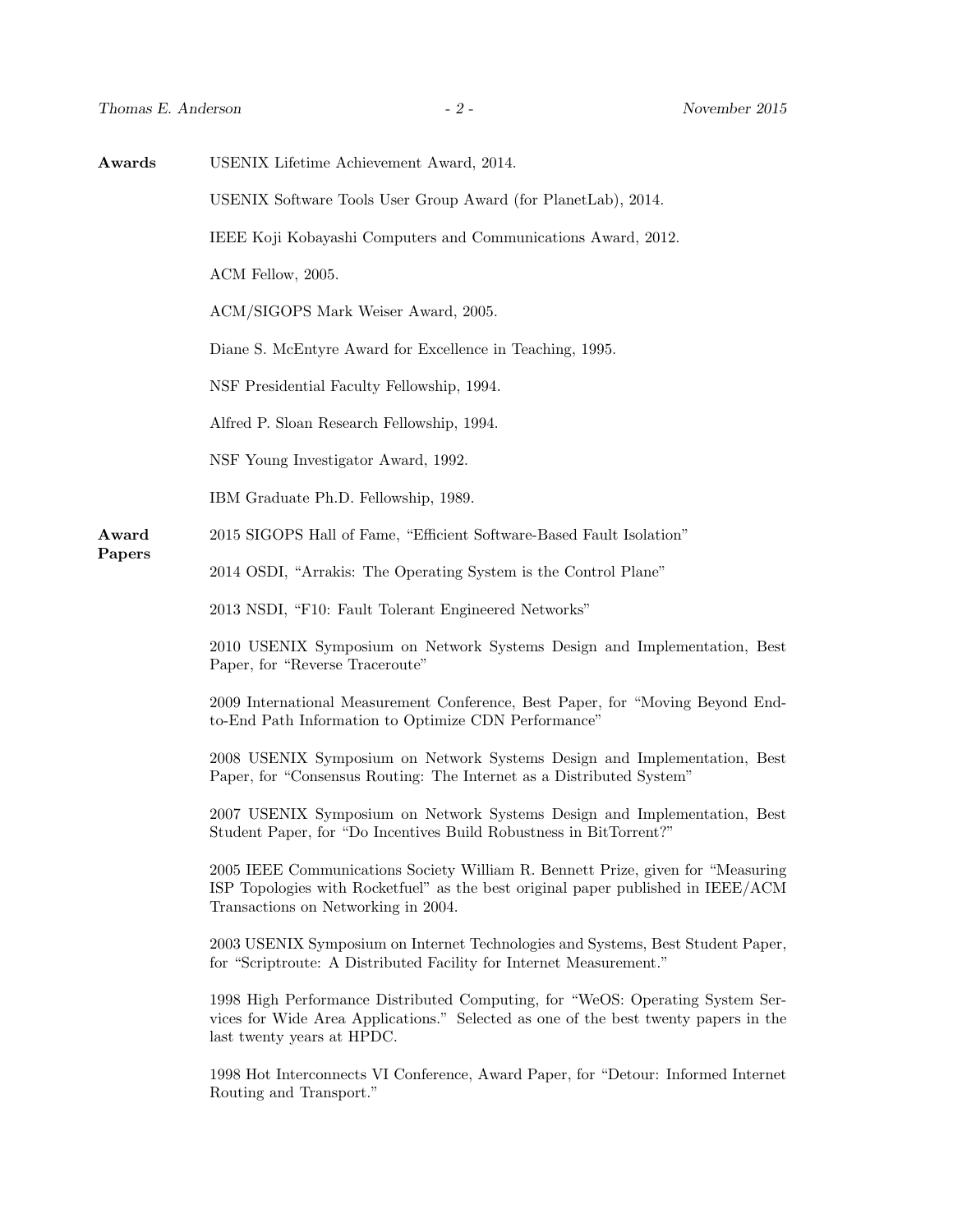1997 ACM Symposium on Operating System Principles, Award Paper, for "Eraser: A Dynamic Data Race Detector for Multithreaded Programs."

1996 Hot Chips VIII Conference, Award Paper, for "A Case for Intelligent RAM: IRAM."

1995 ACM Symposium on Operating System Principles, Award Paper, for "Serverless Network File Systems."

1994 Hot Interconnects II Conference, Award Paper, for "A Case for NOW (Networks of Workstations)."

1993 Summer USENIX Conference, Best Student Paper, for "Anonymous RPC: Low Latency Protection in a 64-Bit Address Space."

1993 Winter USENIX Conference, Best Paper, for "The Nachos Instructional Operating System."

1992 ACM Conference on Architectural Support for Programming Languages and Operating Systems, Award Paper, for "High Speed Switch Scheduling for Local Area Networks."

1991 ACM Symposium on Operating Systems Principles, Award Paper, for "Scheduler Activations: Effective Kernel Support for the User-Level Management of Parallelism."

1989 ACM Symposium on Operating Systems Principles, Award Paper, for "Lightweight Remote Procedure Call."

1989 ACM SIGMETRICS and Performance '89 Conference on Measurement and Modeling of Computer Systems, Award Paper, for "The Performance Implications of Thread Management Alternatives for Shared-Memory Multiprocessors."

Keynotes ACM Symposium on Cloud Computing, February 2012.

and

Distinguished Cornell University, February 2012.

Lectures

Purdue University, April 2011.

University of California, Santa Barbara, November 2009.

University of California, San Diego, January 2007.

State University of New York at Stony Brook, November 2005.

University of Illinois-Urbana Champaign, 2003.

Professional Chair, University of Washington College of Engineering Endowments Evaluation Com-Service mittee, 2015 - pres.

Co-Founder and Steering Committee Chair, PlanetLab Consortium, 2003 - pres.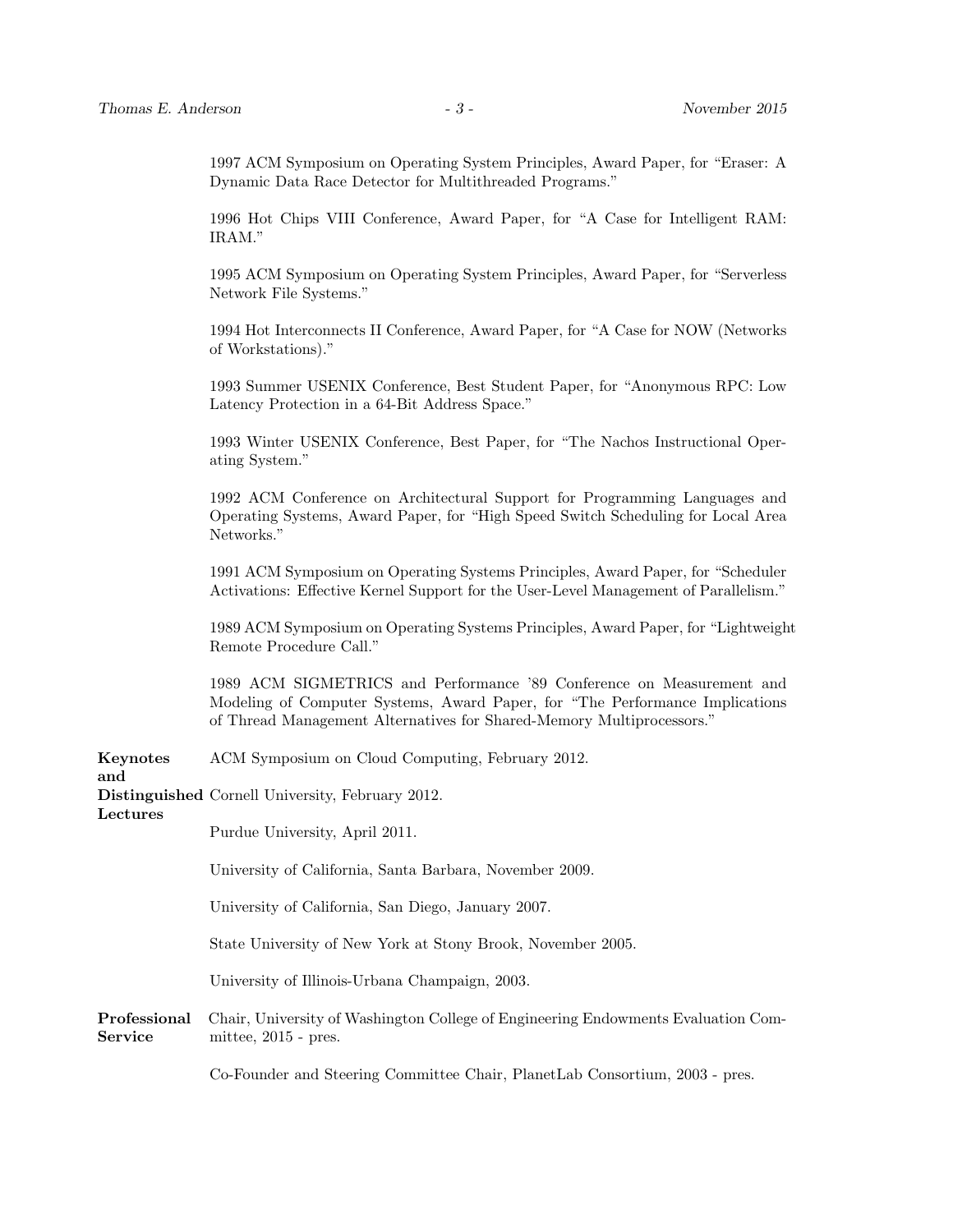Co-Founder and Steering Committee Co-Chair, ACM/USENIX Network Systems Design and Implementation Conference, 2002 - 2012.

Program Committee Chair, ACM Symposium on Operating Systems Principles, 2009.

Program Committee Co-Chair, ACM SIGCOMM'06 Conference on Applications, Technologies, Architectures and Protocols for Computer Communications, 2006.

Program Committee Co-Chair, Third Workshop on Hot Topics in Networks (HotNets-III), 2004.

Program Chair, USENIX Symposium on Internet Technologies and Systems, 2001.

Guest Editor, Special Issue of IEEE MICRO on Hot Interconnects, February 1996.

Program Committee Co-Chair, 1995 IEEE Hot Interconnects III Conference, August 1995.

Member, Planning Committee, NSF GENI Project, 2005 - 2007.

Associate Editor, ACM Transactions on Computer Systems, 1998 - 2001.

Program Committee Member, ACM SIGCOMM 2000, 2001, 2002, and 2004.

Program Committee Member, Third Symposium on Operating System Design and Implementation (OSDI), 1999.

Program Committee Member, Fourth High Performance Computer Architecture Conference (HPCA-4), 1998.

Program Committee Member, First USENIX NT Symposium, 1997.

Program Committee Member, Seventh ACM Conference on Architectural Support for Programming Languages and Operating Systems (ASPLOS-VII), October 1996.

Program Committee Member, 1994 and 1995 ACM SIGMETRICS Conferences on the Measurement and Modeling of Computer Systems.

Program Committee Member, Fourteenth ACM Symposium on Operating System Principles (SOSP), December 1993.

- Industrial Legal Consultant, Apex v. Cybex, 1998 1999; Palm v. Kessel, 2000; VMWare v. Service Microsoft, 2005.
- Courseware Nachos, a software project for teaching undergraduate operating systems. http://www.cs.washington.edu/homes/tom/nachos/
- Software Arrakis, an operating system for high-performance data center applications. https://github.com/UWNetworksLab/arrakis

Freedom/UProxy, a Javascript plug-in enabling web browsers to reach censored web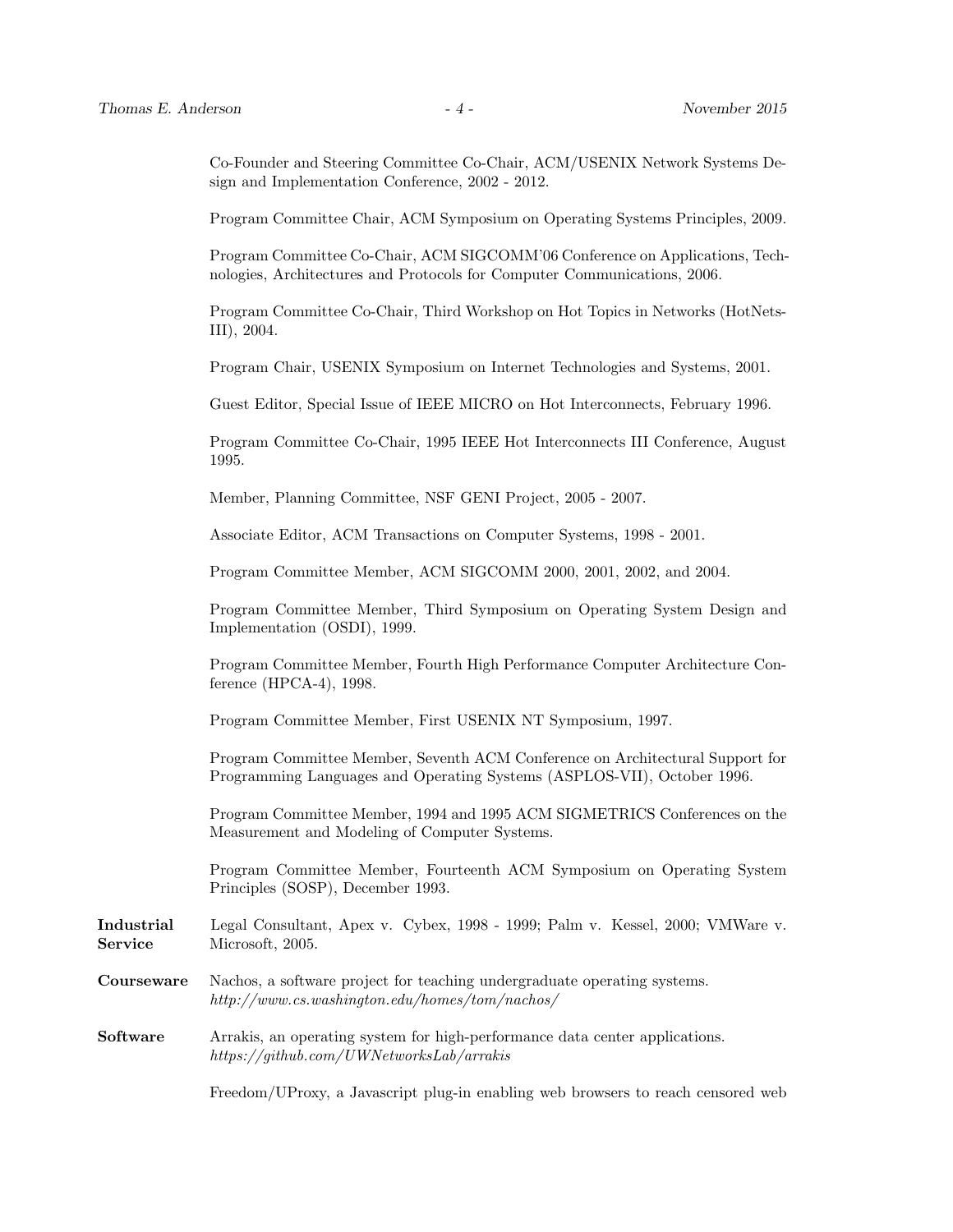|                                      | pages. https://github.com/UWNetworksLab/freedom                                                                                                                                                                                                                          |
|--------------------------------------|--------------------------------------------------------------------------------------------------------------------------------------------------------------------------------------------------------------------------------------------------------------------------|
|                                      | OneSwarm, privacy-preserving peer-to-peer file sharing. http://oneswarm.cs.washington.edu/                                                                                                                                                                               |
|                                      | BitTyrant, a high-performance, strategic BitTorrent client. http://bittyrant.cs.washington.edu/                                                                                                                                                                          |
|                                      | iPlane Nano, real-time predictions of Internet performance embedded in peer-to-peer<br>applications $http://iplane.cs.washington.edu/$                                                                                                                                   |
|                                      | Scriptroute, a open programmable Internet monitoring system. http://www.scriptroute.org/                                                                                                                                                                                 |
| <b>Services</b>                      | Reverse Traceroute, real time diagnosis of the reverse Internet path from destination<br>to source $http://revtr.cs.washington.edu/$                                                                                                                                     |
|                                      | Hubble, a real-time monitor for Internet black holes. $http://hubble.cs.washington.edu/$                                                                                                                                                                                 |
|                                      | iPlane, real-time predictions of Internet routes and performance. http://iplane.cs.washington.edu/                                                                                                                                                                       |
| Public<br><b>Traces</b>              | Rocketfuel, ISP router topology, 2002-2003.                                                                                                                                                                                                                              |
|                                      | iPlane, Internet topology, router aliases, and path performance, 2006 - present.                                                                                                                                                                                         |
| Post-<br>doctoral<br><b>Students</b> | Simon Peter (2012 - 2015), Current Employment: Assistant Professor, University of<br>Texas Austin                                                                                                                                                                        |
|                                      | Taesoo Kim (2014), Current Employment: Assistant Professor, Georgia Tech                                                                                                                                                                                                 |
|                                      | David Choffnes (2010 - 2014), Current Employment: Assistant Professor, Northeastern                                                                                                                                                                                      |
|                                      | Justin Cappos (2008 - 2011), Current Employment: Assistant Professor, Polytechnic<br>Institute of New York University                                                                                                                                                    |
|                                      | Nitin Garg (2006 - 2007), Current Employment: DataDomain                                                                                                                                                                                                                 |
|                                      | Arun Venkataramani (2004), Current Employment: Associate Professor, University of<br>Massachusetts, Amherst                                                                                                                                                              |
|                                      | Xiaowei Yang (2004), Current Employment: Associate Professor, Duke University                                                                                                                                                                                            |
| Ph.D.<br><b>Students</b>             | Daniel Halperin, Ph.D. University of Washington, 2012 (co-advised with David Wether-<br>all). Dissertation Title: Unifying the Configuration of Wireless Networks with Effective<br>SNR. Current employment: Google                                                      |
|                                      | Tomas Isdal, Ph.D. University of Washington, 2012 (co-advised with Arvind Krish-<br>namurthy). Dissertation Title: Privacy and Performance in Social Overlay Networks.<br>Current employment: Google.                                                                    |
|                                      | Ethan Katz-Bassett, Ph.D. University of Washington, 2012 (co-advised with Arvind<br>Krishnamurthy). Dissertation Title: Systems for Improving Internet Availability and<br>Performance. Current employment: Assistant Professor, University of Southern Cal-<br>ifornia. |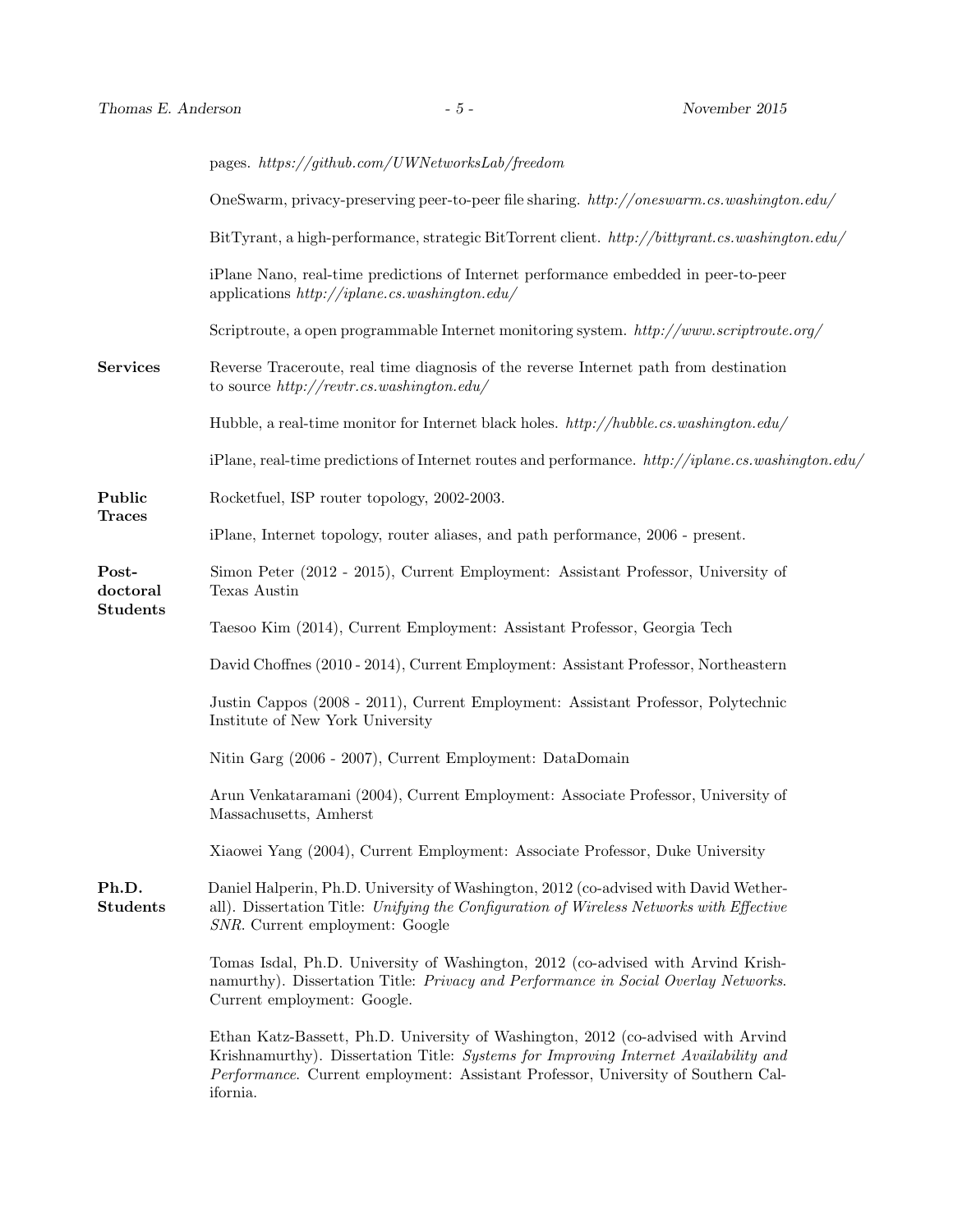Colin Dixon, Ph.D. University of Washington, 2011 (co-advised with Arvind Krishnamurthy). Dissertation Title: The Network as a Platform. Current employment: IBM Research.

John P. John, Ph.D. University of Washington, 2011 (co-advised with Arvind Krishnamurthy). Dissertation Title: Understanding Malware on the Internet. Current employment: Google.

Michael Piatek, Ph.D. University of Washington, 2011 (co-advised with Arvind Krishnamurthy). Dissertation Title: Scalable Data Sharing Without Centralized Trust. Current employment: Google.

Harsha Madhyastha, Ph.D. University of Washington, 2008 (co-advised with Arvind Krishnamurthy and Arun Venkataramani). Dissertation Title: An Information Plane for Internet Applications. Current employment: Assistant Professor, University of Michigan.

Ratul Mahajan, Ph.D. University of Washington, 2005 (co-advised with David Wetherall). Dissertation Title: Practical and Efficient Internet Routing with Competing Interests. Current employment: Microsoft Research.

Neil Spring, Ph.D. University of Washington, 2004 (co-advised with David Wetherall). Dissertation Title: Efficient Discovery of Network Topology and Routing Policy in the Internet. Current employment: Associate Professor, Department of Computer Science, University of Maryland.

Stefan Savage, Ph.D. University of Washington, 2002 (co-advised with Brian Bershad). Dissertation Title: Network Services in an Uncooperative Environment. Current employment: Professor, Department of Computer Science, University of California at San Diego.

Drew Roselli, Ph.D. UC Berkeley, 2001. Dissertation Title: Long Term File System Characterization. Current employment: Microsoft.

Jeanna Neefe Matthews, Ph.D. UC Berkeley 1999. Dissertation Title: Improving File System Performance Using Adaptive Methods. Current employment: Associate Professor, Department of Computer Science, Clarkson University.

Randolph Wang, Ph.D. UC Berkeley 1999. Dissertation Title: Optimizing the Performance of Cluster File Systems. Current employment: Digital Study Hall Foundation.

Amin Vahdat, Ph.D. UC Berkeley 1998. Dissertation Title: Operating System Support for Wide Area Applications. Current employment: SAIC Professor, Department of Computer Science, University of California at San Diego.

Douglas Ghormley, Ph.D. UC Berkeley 1998. Dissertation Title: Efficient, Secure Extension of Commercial Operating Systems. Current employment: Sandia National Laboratories.

Michael Dahlin, Ph.D. UC Berkeley, 1995 (co-advised with David Patterson). Dissertation Title: Serverless Network File Systems. Current employment: Professor,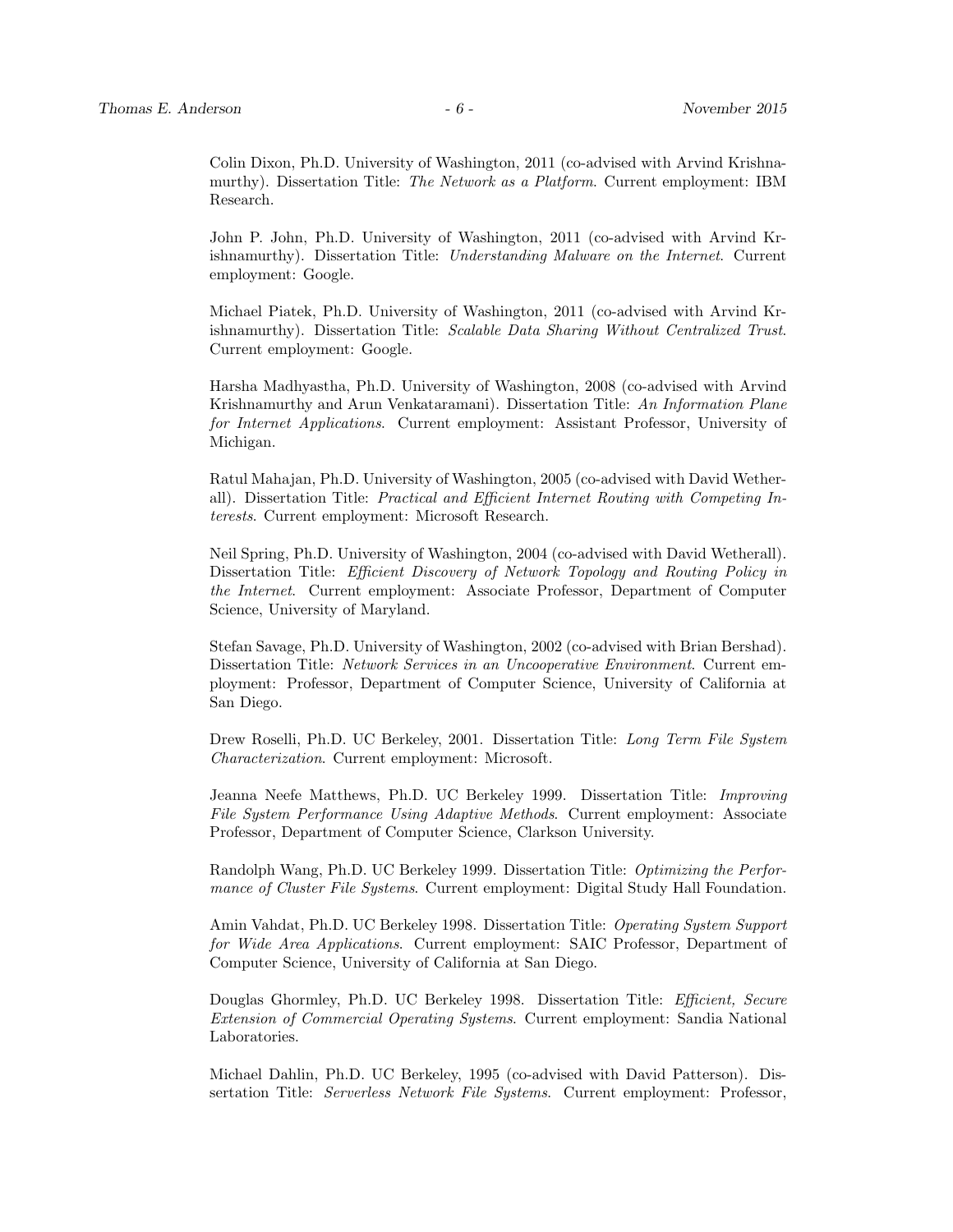Department of Computer Science, University of Texas-Austin.

Margaret Martonosi, Ph.D. Stanford, 1993 (co-advised with Anoop Gupta). Dissertation Title: Analyzing and Tuning Memory Performance in Sequential and Parallel Programs. Current employment: Professor, Department of Electrical Engineering, Princeton University.

Masters Gang Zhao, M.S. University of Washington, 2004. Project: Inferring Internet Failures **Students** *from Endpoints.* Current employment: Amazon

> Janet Davis, M.S. University of Washington, 2001. Project: REP: A Communication Mechanism for Pervasive Computing.

> Eric Lemar, M.S. University of Washington, 2001. Project: The Design and Evaluation of a Storage System for Pervasive Computing

> Quingyue (Shirley) Wang, M.S. University of Washington, 2000. Project: Access: A Communication and Computation Environment for Wide Area Systems Research. Current employment: Appliant, WA.

> Vivek Sahasranaman, M.S. University of Washington, 2000. Project: A Comparison of Techniques for Two Dimensional Flow Classification in Software.

> Neal Cardwell, M.S. University of Washington, 2000. Project: A Model of TCP Latency. Current employment: Google, CA.

> Amit Aggarwal, M.S. University of Washington, 1999. Project: An Evaluation of TCP Pacing. Current employment: Fast Forward Networks, CA.

> M. Andrew Collins, M.S. University of Washington, 1998. Project: A Detour Routing Layer.

> Eshwar Belani, M.S. UC Berkeley, 1998. Thesis: A New Model for Wide Area Security. Current employment: Oracle, Redwood City, CA.

> Steve Rodrigues, M.S. UC Berkeley, 1997. Thesis: High-Performance Local Area Communication with Fast Sockets. Current employment: Network Appliance, CA.

> Clifford Mather, M.S. UC Berkeley, 1995. Thesis: Improving LFS Write Performance. Current employment: Hewlett-Packard, Cupertino, CA.

> Keith Krueger, M.S. UC Berkeley, 1994. Thesis: Tools and Strategies for the Development of Application-Specific Virtual Memory Managers. Current employment: Sybase, Emeryville, CA.

> Kester Li, M.S. UC Berkeley, 1994. Thesis: Towards A Low Power File System. Current employment: Lotus, Cambridge, MA.

Current Raymond Cheng, Seungyeop Han, Yuchen Jin, Antoine Kaufmann, Vincent Liu, Ellis Graduate Students Michael, Will Scott, Doug Woos, Qiao Zhang, Danyang Zhuo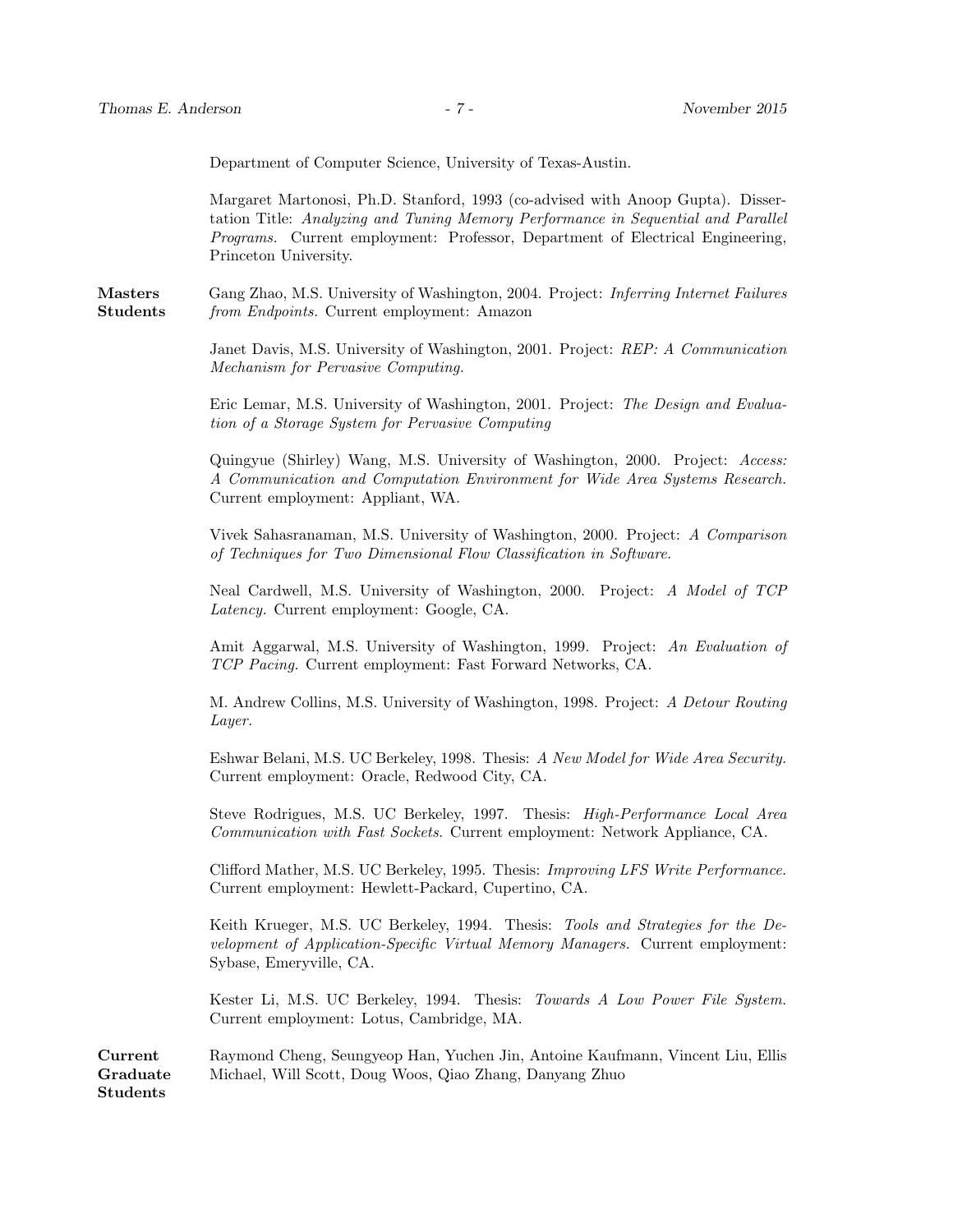| Under-<br>graduate<br>Research<br><b>Students</b> | Celeste Brown (1997-1998), Boris Bak (1998-1999), Ben Chobot (1999), Hienthuc<br>Phan (1999), Maksim Noy (1999-2001), Jeremy Lingmann (2004-2005), Matthew<br>Gable (2007-2008), Brian Smith (2008), Justine Sherry (2009-2010), Peter Van We-<br>sep (2009), Robert (Colin) Scott (2009-2011), Peter Lipay (2009-2010), Dane Bran-<br>don (2009-2010), Hardeep Uppal (2009-2010), Steven Rutherford (2010), Andrew<br>Reusch (2010), Daniel Gerdesmeier (2010), Maria Pimenova (2010-2011), Maxwell<br>Forbes (2010-2011), Patrick Williams (2010), Allison Obourn (2010-2011), Finn Par-<br>nell (2011), Henry Baba-Weiss (2011), Nick Martindell (2012-2014), Zhiting Zhu<br>(2013), Tariq Yusuf (2013), Caylan Lee (2013), Liusha Huang (2013), Xin Xu (2013),<br>Edward Sampson (2013), Paul Ellenbogen (2013), Dalton Black (2014), Renhao Xie<br>$(2014)$ , Shiny Yang $(2014)$ , Sunjay Cauligi $(2014)$ , Sherwood Zheng $(2014)$ , Omar<br>Sandoval $(2014)$ , Jesus Larios $(2015)$ . |
|---------------------------------------------------|--------------------------------------------------------------------------------------------------------------------------------------------------------------------------------------------------------------------------------------------------------------------------------------------------------------------------------------------------------------------------------------------------------------------------------------------------------------------------------------------------------------------------------------------------------------------------------------------------------------------------------------------------------------------------------------------------------------------------------------------------------------------------------------------------------------------------------------------------------------------------------------------------------------------------------------------------------------------------------------------------|
|                                                   | Justine Sherry (2011), Colin Scott (2012), and Nick Martindell (2014) won the UW<br>CSE department undergraduate thesis award.                                                                                                                                                                                                                                                                                                                                                                                                                                                                                                                                                                                                                                                                                                                                                                                                                                                                   |
| Textbook                                          | T. Anderson and M. Dahlin. Operating Systems: Principles and Practice, second<br>edition. Recursive Books, 2014. In use at Berkeley, CMU, Cornell, ETH, Mary-<br>land, Michigan, NYU, Ohio, Penn State, Princeton, Stanford, Stony Brook, Texas,<br>Texas A&M, UBC, UCF, UCR, UCSB, USC, and over thirty other institutions. See:<br>$http://ospp.cs.washington.edu/for instructor materials.$                                                                                                                                                                                                                                                                                                                                                                                                                                                                                                                                                                                                   |
|                                                   | Electronic versions of the following publications are available at: $http://www.cs.washington.edu/homes/tom/s$                                                                                                                                                                                                                                                                                                                                                                                                                                                                                                                                                                                                                                                                                                                                                                                                                                                                                   |
| Invited<br>Publications                           | S. Peter and T. Anderson. "Arrakis: The Operating System as Control Plane."<br>USENIX ; login, August 2013.                                                                                                                                                                                                                                                                                                                                                                                                                                                                                                                                                                                                                                                                                                                                                                                                                                                                                      |
|                                                   | T. Anderson. "Conference Reviewing Considered Harmful." ACM SIGOPS Operating<br><i>Systems Review</i> , volume 43, issue 2, April 2009.                                                                                                                                                                                                                                                                                                                                                                                                                                                                                                                                                                                                                                                                                                                                                                                                                                                          |
|                                                   | C. Dixon, T. Anderson, and A. Krishnamurthy. "Withstanding Multimillion-node<br>Botnets."; login, August 2008.                                                                                                                                                                                                                                                                                                                                                                                                                                                                                                                                                                                                                                                                                                                                                                                                                                                                                   |
|                                                   | M. Piatek, T. Isdal, T. Anderson, A. Krishnamurthy, and A. Venkataramani. "Build-<br>ing BitTyrant, a (More) Strategic BitTorrent Client." ; login, August 2007.                                                                                                                                                                                                                                                                                                                                                                                                                                                                                                                                                                                                                                                                                                                                                                                                                                 |
|                                                   | T. Anderson and M. Reiter. "GENI Facility Security." GENI Design Document 06-23,<br>September 2006.                                                                                                                                                                                                                                                                                                                                                                                                                                                                                                                                                                                                                                                                                                                                                                                                                                                                                              |
|                                                   | T. Anderson and A. Vahdat (Ed). "GENI Distributed Services." GENI Design Doc-<br>ument 06-24, September 2006.                                                                                                                                                                                                                                                                                                                                                                                                                                                                                                                                                                                                                                                                                                                                                                                                                                                                                    |
|                                                   | T. Anderson, D. Blumenthal, D. Casey, D. Clark, D. Estrin, L. Peterson, D. Ray-<br>chaudhry, J. Rexford, J. Wroclawski. "GENI: Global Environment for Network Inno-<br>vations. Conceptual Design, Project Execution Plan." NSF Major Research Equip-<br>ment Facility Construction Proposal, January 2006.                                                                                                                                                                                                                                                                                                                                                                                                                                                                                                                                                                                                                                                                                      |
|                                                   | H. Abelson, T. Anderson, A. Appel, S. Bellovin, D. Boneh, D. Clark, D. Farber, J.<br>Feigenbaum, E. Felten, R. Harper, M. F. Kaashoek, B. Kernighan, J. Rexford, J.<br>Reynolds, A. Rubin, E. Spafford, and D. Touretzky. "Amici Curiae, Metro-Goldwyn-<br>Mayer Studios v. Grokster, Ltd." Submitted to the Supreme Court of the United                                                                                                                                                                                                                                                                                                                                                                                                                                                                                                                                                                                                                                                         |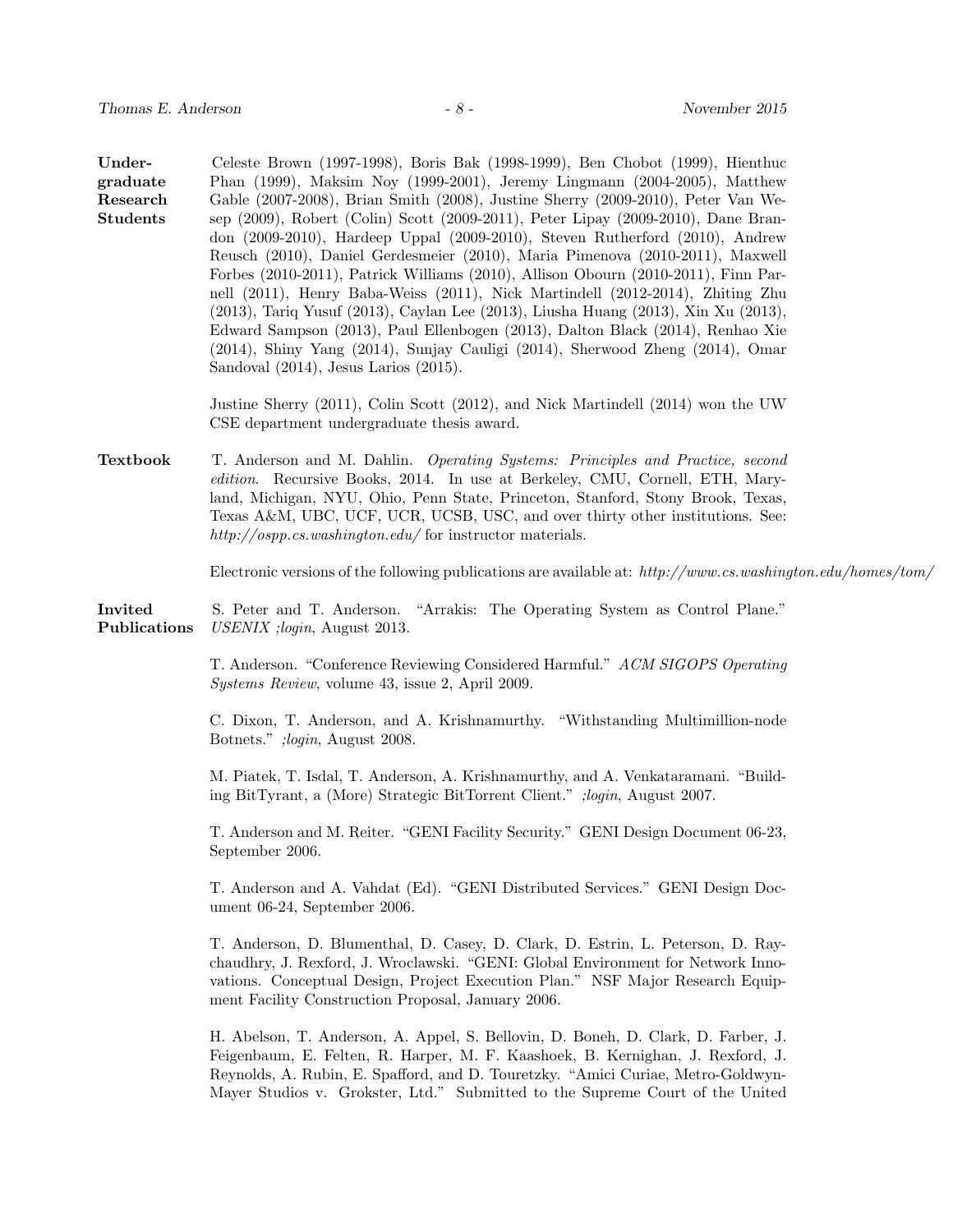States, February, 2005.

T. Anderson, L. Peterson, S. Shenker, J. Turner, editors. "Overcoming Barriers to Disruptive Innovation in Networking." Report of NSF Workshop, January 2005.

T. Anderson, B. Bershad, E. Lazowska, and H. Levy. "Thread Management for Shared-Memory Multiprocessors." Handbook for Computer Science, Allen Tucker, ed., CRC Press, 1997.

T. Anderson. "The Nachos System." Appeared as an appendix in, Operating Systems Concepts, 4th Ed., A. Silberschatz and P. Galvin. Addison-Wesley, November 1993.

Refereed A. Kaufmann, N. Kr. Sharma, S. Peter, A. Krishnamurthy, and T. Anderson. "High Publications Performance Packet Processing with FlexNIC." Proc. of the ACM Conference on Architectural Support for Programming Languages and Operating Systems (ASPLOS), April 2016.

> S. Han, H. Shen, T. Kim, A. Krishnamurthy, T. Anderson, and D. Wetherall. "Meta-Sync: File Synchronization Across Multiple Untrusted Storage Services." Proc. of the USENIX Annual Technical Conference (ATC), July 2015.

> J. Wilcox, D. Woos, P. Panchekha, Z. Tatlock, X. Wang, M. Ernst, and T. Anderson. "Verdi: A Framework for Implementing and Formally Verifying Distributed Systems." Proc. of the ACM Symposium on Programming Language Design and Implementation (PLDI), June 2015.

> A. Kaufmann, S. Peter, T. Anderson, and A. Krishnamurthy. "FlexNIC: Rethinking Network DMA." Proc. of the 15th USENIX Workshop on Hot Topics in Operating Systems (HotOS), May 2015.

> S. Peter, J. Li, I. Zhang, D. Ports, D. Woos, A. Krishnamurthy, T. Anderson, and T. Roscoe. "Arrakis: The Operating System is the Control Plane." Selected as Best Paper in Proc. of the 11th USENIX Symposium on Operating Systems Design and Implementation (OSDI), October 2014.

> S. Peter, U. Javed, Q. Zhang, D. Woos, A. Krishnamurthy, and T. Anderson. "One Tunnel is (Often) Enough." Proc. of the ACM SIGCOMM 2014 Conference on Applications, Technologies, Architectures, and Protocols for Computer Communication, August 2014.

> D. Zhuo, Q. Zhang, D. Ports, A. Krishnamurthy and T. Anderson. "Machine Fault Tolerance for Reliable Datacenter Systems." Proc. of the 5th Asia-Pacific Workshop on Systems (APSys 2014), June 2014.

> S. Peter, I. Zhang, D. Ports, J. Li, D. Woos, T. Anderson, A. Krishnamurthy, and M. Zbikowski. "Towards High-Performance Application-Level Storage Management." Proc. of the 6th USENIX Workshop on Hot Topics in Storage and File Systems (HotStorage), June 2014.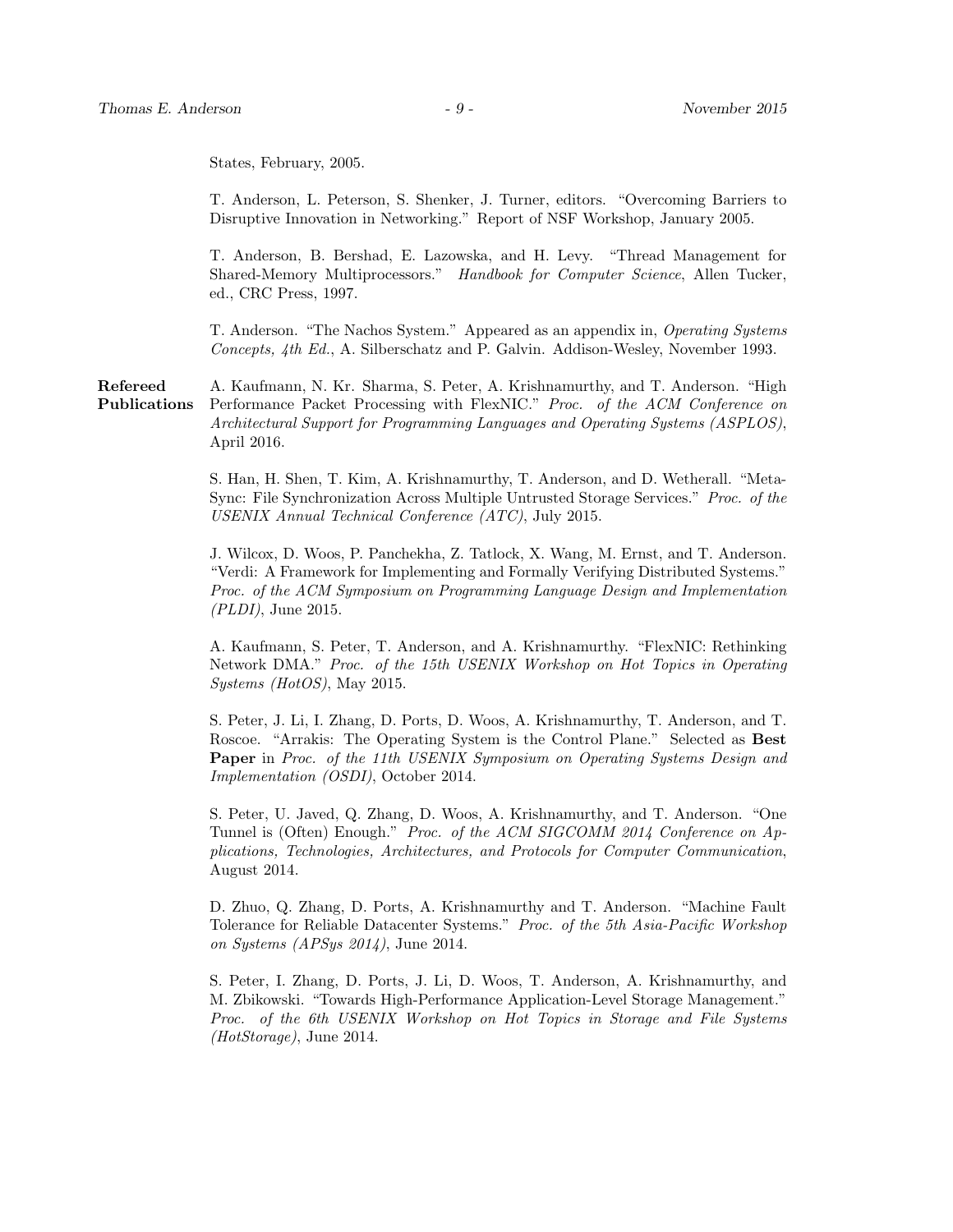S. Han, V. Liu, Q. Pu, S. Peter, T. Anderson, A. Krishnamurthy, and D. Wetherall. "Expressive Privacy Control with Pseudonyms." Proc. of the ACM SIGCOMM 2013 Conference on Applications, Technologies, Architectures and Protocols for Computer Communication, August 2013.

S. Peter and T. Anderson. "Arrakis: A Case for the End of the Empire." Proc. 14th USENIX Workshop on Hot Topics in Operating Systems (HotOS), May 2013.

V. Liu, D. Halperin, A. Krishnamurthy, and T. Anderson. "F10: Fault Tolerant Engineered Networks." Proc. Tenth Symposium on Networked Systems Design and Implementation (NSDI), April 2013.

R. Cheng, W. Scott, A. Krishnamurthy, and T. Anderson. "FreeDOM: a New Baseline for the Web." Proc. Eleventh ACM Workshop on Hot Topics in Networks (HotNets XI), October 2012.

E. Katz-Bassett, C. Scott, D. Choffnes, I. Cunha, V. Valancius, N. Feamster, H. Madhyastha, T. Anderson, and A. Krishnamurthy. "LIFEGUARD: Practical Repair of Persistent Route Failures." Proc. of the ACM SIGCOMM 2012 Conference on Applications, Technologies, Architectures and Protocols for Computer Communication, August 2012.

I. Beschastnikh, Y. Brun, M. Ernst, A. Krishnamurthy, and T. Anderson. "Mining Temporal Invariants From Partially Ordered Logs." Proceedings of the SIGOPS Workshop on Managing Large-scale Systems via the Analysis of System Logs and the Application of Machine Learning Techniques (SLAML), October 2011.

V. Liu, S. Han, A. Krishnamurthy, and T. Anderson. "Tor Instead of IP." Proc. Tenth ACM Workshop on Hot Topics in Networks (HotNets X), October 2011.

L. Glendenning, I. Beschastnikh, A. Krishnamurthy, and T. Anderson. "Scalable Consistency in Scatter." Proc. Twenty-Third ACM Symposium on Operating Systems Principles (SOSP), October 2011.

C. Dixon, H. Uppal, V. Brajkovic, D. Brandon, T. Anderson, and A. Krishnamurthy. "ETTM: A Scalable Fault Tolerant Network Manager." Proc. Eighth Symposium on Networked Systems Design and Implementation (NSDI), April 2011.

J. Cappos, A. Dadgar, J. Rasley, J. Samuel, I. Beschastnikh, C. Barsan, A. Krishnamurthy, and T. Anderson. "Retaining Sandbox Containment Despite Bugs in Privileged Memory-safe Code." Proc. Seventeenth ACM Computer and Communications Security Conference, November, 2010.

J. Sherry, E. Katz-Bassett, M. Pimenova, H. Madhyastha, A. Krishnamurthy, And T. Anderson. "Resolving IP Aliases with Prespecified Timestamps." Proc. International Measurement Conference (IMC), November 2010.

T. Isdal, M. Piatek, A. Krishnamurthy, and T. Anderson. "Privacy-preserving P2P Data Sharing with OneSwarm." Proc. of the ACM SIGCOMM 2010 Conference on Applications, Technologies, Architectures and Protocols for Computer Communication, August 2010.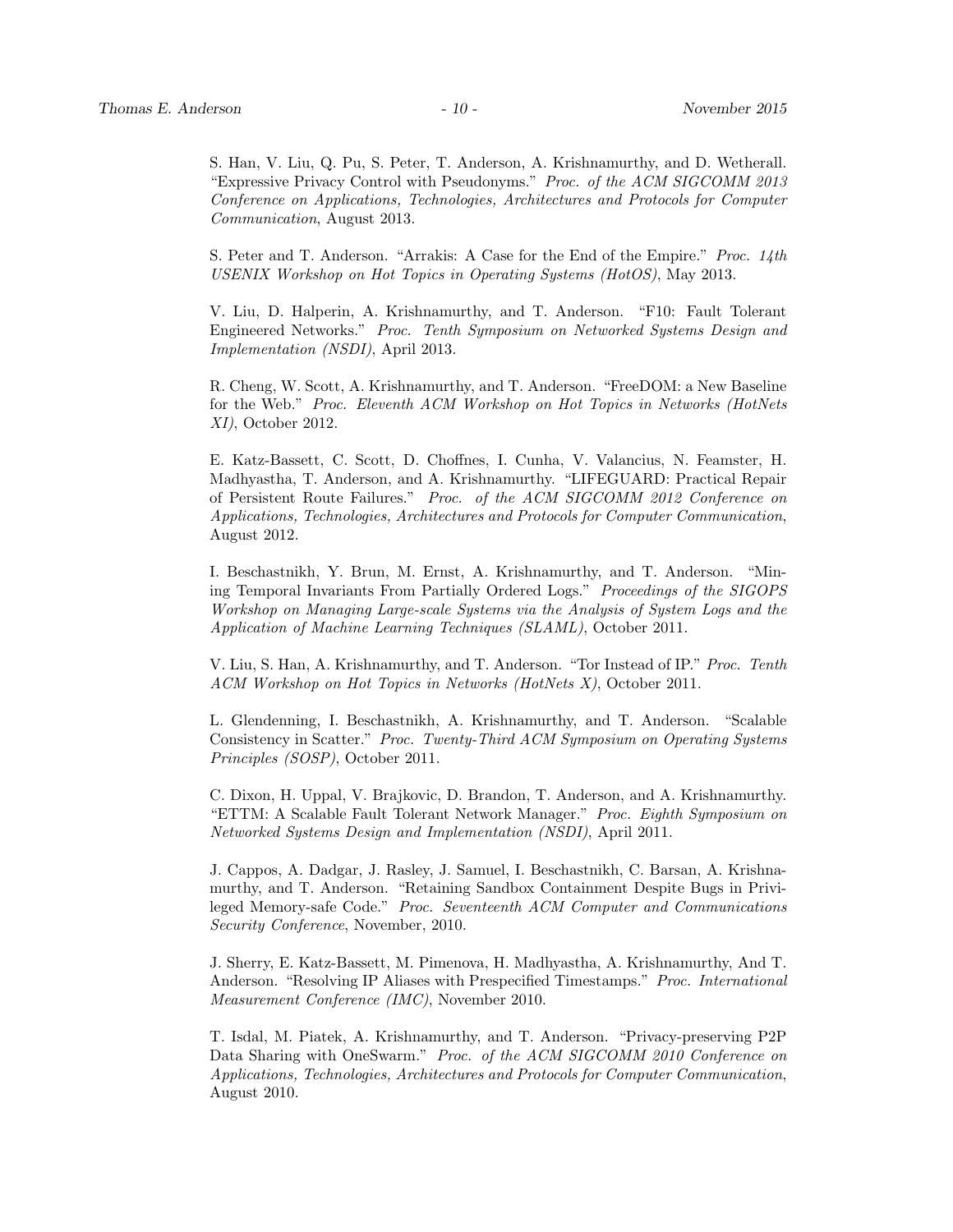E. Katz-Bassett, H. Madhyastha, V. Adhikari, C. Scott, J. Sherry, P. van Wesep, T. Anderson and A. Krishnamurthy. "Reverse Traceroute." Selected as the Best Paper in Proc. Seventh Symposium on Networked Systems Design and Implementation (NSDI), April 2010.

R. Krishnan, H. Madhyastha, S. Srinivasan, S. Jain, A. Krishnamurthy, T. Anderson, and J. Gao. "Moving Beyond End-to-End Path Information to Optimize CDN Performance." Selected as Best Paper in Proc. International Measurement Conference  $(IMC)$ , November 2009.

M. Piatek, H. Madhyastha, J. John, A. Krishnamurthy, and T. Anderson. "Pitfalls for ISP-friendly P2P Design." Proc. Eighth Workshop on Hot Topics in Networks (HotNets-VIII), October 2009.

C. Dixon, T. Anderson and A. Krishnamurthy. "End to the Middle." Proc. Twelfth Workshop on Hot Topics in Operating Systems (HotOS), May 2009.

H. Madhyastha, E. Katz-Bassett, T. Anderson, A. Krishnamurthy, and A. Venkataramani. "iPlane Nano: Path Prediction for Peer-to-Peer Applications." Proc. Sixth Symposium on Networked Systems Design and Implementation (NSDI), April 2009.

J. Cappos, I. Beschastnikh, A. Krishnamurthy, and T. Anderson. "Seattle: A Platform for Educational Cloud Computing." Proc. 40th Technical Symposium on Computer Science Education (SIGCSE), March 2009.

X. Yang, D. Wetherall, and T. Anderson. "TVA: A DoS-Limiting Network Architecture." IEEE/ACM Transactions on Networking, vol. 16, no. 6, December 2008.

D. Halperin, T. Anderson, and D. Wetherall. "Taking the Sting out of Carrier Sense: Interference Cancellation for Wireless LANs." Proc. Mobicom 2008, September 2008.

J. John, E. Katz-Bassett, A. Krishnamurthy, T. Anderson, and A. Venkataramani. "Consensus Routing: The Internet as a Distributed System." Selected as the Best Paper in Proc. Fifth Symposium on Networked Systems Design and Implementation (NSDI), April 2008.

C. Dixon, T. Anderson, and A. Krishnamurthy. "Phalanx: Withstanding Multimillion-Node Botnets." Proc. Fifth Symposium on Networked Systems Design and Implementation (NSDI), April 2008.

E. Katz-Bassett, H. Madhyastha, J. John, A. Krishnamurthy, D. Wetherall, and T. Anderson. "Studying Blackholes in the Internet with Hubble." Proc. Fifth Symposium on Networked Systems Design and Implementation (NSDI), April 2008.

M. Piatek, T. Isdal, A. Krishnamurthy, and T. Anderson. "One Hop Reputations for Peer to Peer File Sharing Workloads." Proc. Fifth Symposium on Networked Systems Design and Implementation (NSDI), April 2008.

D. Halperin, T. Anderson, and D. Wetherall. "Interference Cancellation: Better Receivers for a New Wireless MAC." Proc. Sixth Workshop on Hot Topics in Networks, November 2007.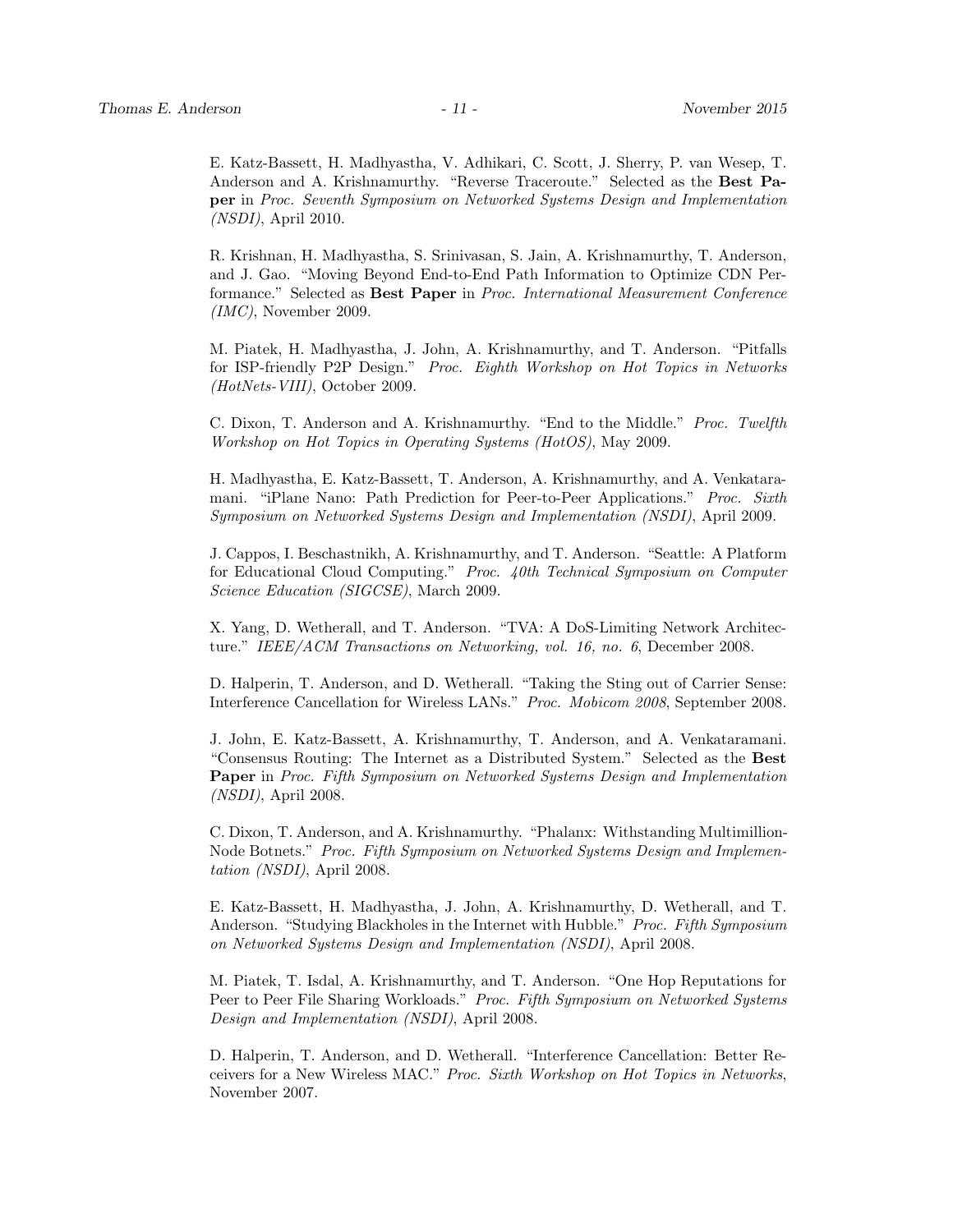J. Falkner, M. Piatek, J. John, A. Krishnamurthy, and T. Anderson. "Profiling a Million User DHT." Proc. Internet Measurement Conference (IMC), October 2007.

K. Lakshminarayanan, M. Caesar, M. Rangan, T. Anderson, S. Shenker, and I. Stoica. "Achieving Convergence-Free Routing Using Failure-Carrying Packets." Proc. of the ACM SIGCOMM 2007 Conference on Applications, Technologies, Architectures and Protocols for Computer Communication, August 2007.

M. Piatek, T. Anderson, and A. Krishnamurthy. "A Case for Holistic Incentive Design." Third Workshop on Future Directions in Distributed Computing (FuDiCo III), June 2007.

M. Piatek, T. Isdal, T. Anderson, A. Krishnamurthy, and A. Venkataramani. "Do Incentives Build Robustness in BitTorrent?" Selected as the Best Student Paper in Proc. Fourth Symposium on Networked Systems Design and Implementation (NSDI), April 2007.

R. Mahajan, D. Wetherall, and T. Anderson. "Mutually Controlled Routing with Independent ISPs." Proc. Fourth Symposium on Networked Systems Design and Implementation (NSDI), April 2007.

T. Isdal, M. Piatek, A. Krishnamurthy, T. Anderson. "Leveraging BitTorrent for End Host Measurements." Proc. 2007 Passive and Active Measurement Conference (PAM '07), April 2007.

T. Anderson and T. Roscoe. "Lessons from PlanetLab." Proc. Third USENIX Workshop on Real, Large Distributed Systems (WORLDS 06), November 2006.

H. Madhyastha, T. Isdal, M. Piatek, C. Dixon, T. Anderson, A. Krishnamurthy, and A. Venkataramani. "iPlane: An Information Plane for Distributed Services." Proc. Seventh USENIX Symposium on Operating Systems Design and Implementation (OSDI 06), November 2006.

E. Katz-Bassett, J. John, A. Krishnamurthy, D. Wetherall, T. Anderson. "Towards IP Geolocation using Delay and Topology Measurements." Proc. Internet Measurement Conference (IMC) 2006, October 2006.

H. Madhyastha, T. Anderson, A. Krishnamurthy, N. Spring, and A. Venkataramani. "A Structural Approach to Latency Prediction." Proc. Internet Measurement Conference (IMC) 2006, October 2006.

X. Liu, X. Yang, D. Wetherall, and T. Anderson. "Efficient and Secure Source Authentication with Packet Passports." Proc. Second Workshop on Steps to Reducing Unwanted Traffic on the Internet (SRUTI), July 2006.

T. Anderson, A. Collins, A. Krishnamurthy, and J. Zahorjan. "PCP: Efficient Endpoint Congestion Control." Proc. Third Symposium on Networked Systems Design and Implementation (NSDI), May 2006.

H. Madhyastha, A. Venkataramani, A. Krishnamurthy, and T. Anderson. "Oasis: An Overlay-Aware Network Stack." Operating Systems Review (OSR), vol. 40, no. 1,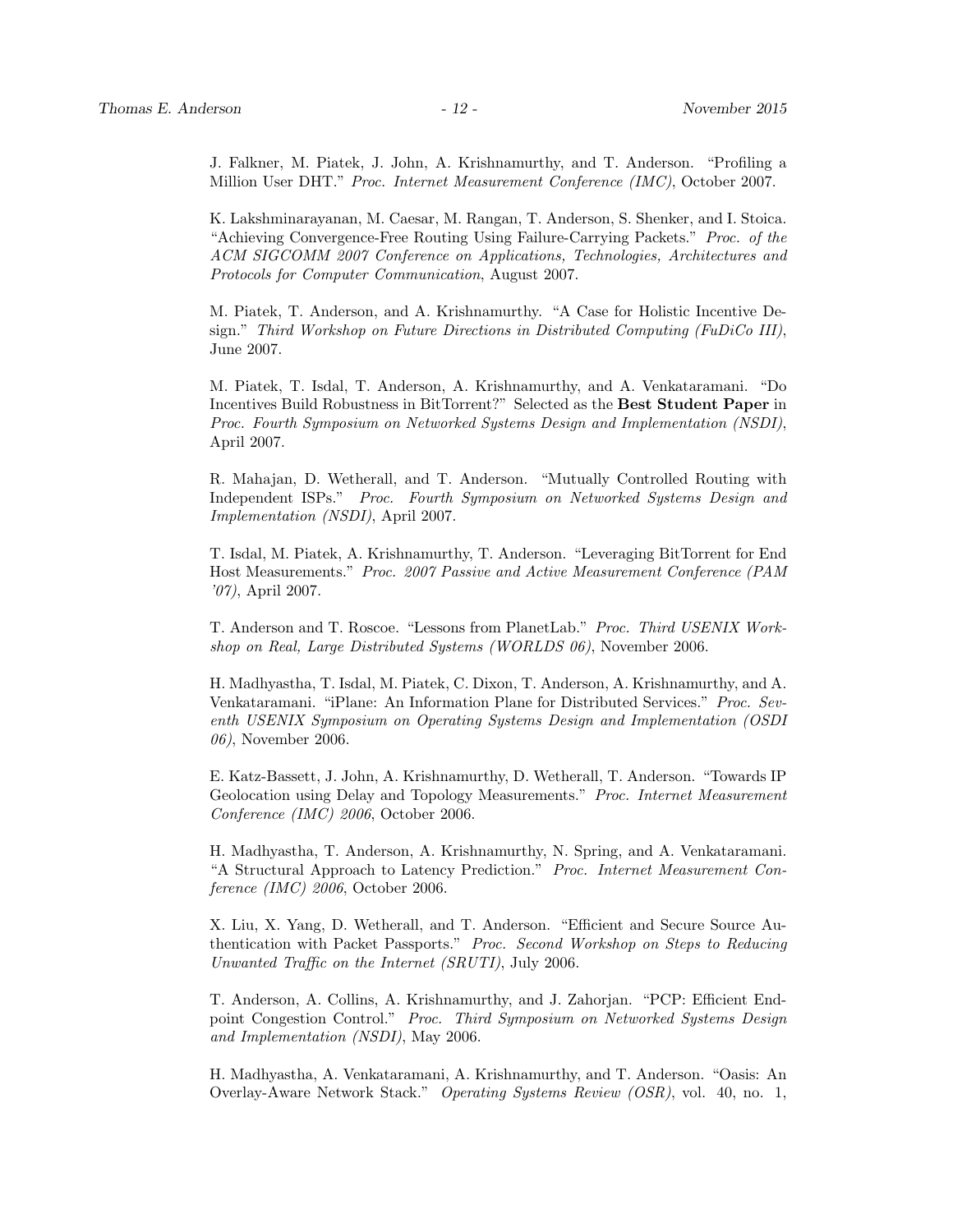January 2006.

X. Yang, D. Wetherall, and T. Anderson. "A DoS-Limiting Network Architecture." Proc. of the ACM SIGCOMM 2005 Conference on Applications, Technologies, Architectures and Protocols for Computer Communication, August 2005.

R. Mahajan, D. Wetherall, and T. Anderson. "Negotiation-Based Routing Between Neighboring ISPs." Proc. Second Symposium on Networked Systems Design and Implementation (NSDI), May 2005.

L. Peterson, T. Anderson, S. Shenker and J. Turner. "Overcoming the Internet Impasse through Virtualization." IEEE Computer, April 2005, pp. 62–69.

R. Grimm, J. Davis, E. Lemar, A. MacBeth, S. Swanson, T. Anderson, B. Bershad, G. Borriello, S. Gribble, and D. Wetherall. "System Support for Pervasive Applications." ACM Transactions on Computer Systems, 22(4):421–486, November 2004.

R. Mahajan, D. Wetherall, and T. Anderson. "Towards Coordinated Interdomain Traffic Engineering." Proc. Third Workshop on Hot Topics in Networks (HotNets-III), November 2004.

N. Spring, R. Mahajan, D. Wetherall, and T. Anderson. "Measuring ISP Topologies with Rocketfuel." IEEE/ACM Transactions on Networking, 12(1):2-16, February 2004. Awarded the 2005 IEEE Communications Society William R. Bennett **Prize**, "given to the best original paper published in *IEEE/ACM Transactions on* Networking in the past year."

T. Anderson, T. Roscoe, and D. Wetherall. "Preventing Internet Denial-of-Service with Capabilities." Proc. Second Workshop on Hot Topics in Networks (HotNets-II), November 2003.

N. Spring, D. Wetherall, and T. Anderson. "Reverse Engineering the Internet." Proc. Second Workshop on Hot Topics in Networks (HotNets-II), November 2003.

R. Mahajan, N. Spring, D. Wetherall, and T. Anderson. "User-level Internet Path Diagnosis." Proc. Nineteenth ACM Symposium on Operating Systems Principles (SOSP), October 2003.

N. Spring, R. Mahajan, and T. Anderson. "Quantifying the Causes of Path Inflation." Proc. of the ACM SIGCOMM 2003 Conference on Applications, Technologies, Architectures and Protocols for Computer Communication, August 2003.

E. Anderson and T. Anderson. "On the Stability of Adaptive Routing in the Presence of Congestion Control." Proc. IEEE Infocom 2003 Conference, April 2003.

N. Spring, D. Wetherall, and T. Anderson. "Scriptroute: A Facility for Distributed Internet Measurement." Selected as an Award Paper in Proc. Fourth USENIX Symposium on Internet Technologies and Systems, March 2003.

R. Mahajan, N. Spring, D. Wetherall, and T. Anderson. "Inferring Link Weights Using End-to-End Measurement." Proc. ACM SIGCOMM Internet Measurement Workshop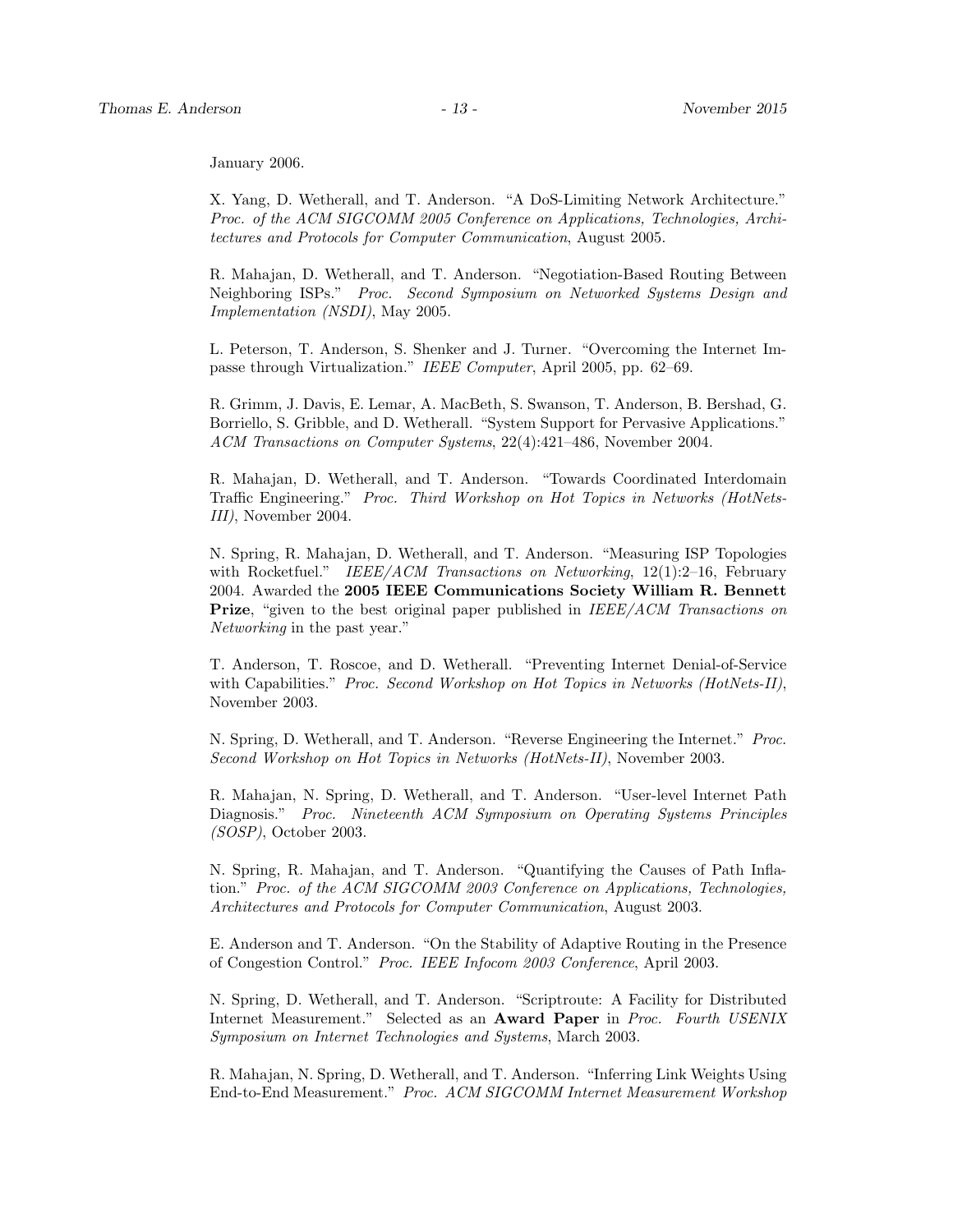(IMW) 2002, November 2002.

T. Anderson, S. Shenker, I. Stoica, and D. Wetherall. "Design Considerations for Robust Internet Protocols." Proc. First Workshop on Hot Topics in Networks (HotNets-I), November 2002.

L. Peterson, T. Anderson, D. Culler, and T. Roscoe. "A Blueprint for Introducing Disruptive Change in the Internet." Proc. First Workshop on Hot Topics in Networks (HotNets-I), November 2002.

R. Mahajan, D. Wetherall, and T. Anderson. "Understanding BGP Misconfiguration." Proc. of the ACM SIGCOMM 2002 Conference on Applications, Technologies, Architectures and Protocols for Computer Communication, August 2002.

D. Ely, N. Spring, D. Wetherall, S. Savage, and T. Anderson. "Robust Congestion Signalling." Proc. Ninth IEEE International Conference on Network Protocols (ICNP), November 2001.

R. Grimm, J. Davis, E. Lemar, A. MacBeth, S. Swanson, S. Gribble, T. Anderson, B. Bershad, G. Borriello, and D. Wetherall. "System-Level Programming Abstractions for Ubiquitous Computing." Proc. of UbiTools '01 Workshop, October 2001.

R. Grimm, J. Davis, E. Lemar, A. MacBeth, S. Swanson, S. Gribble, T. Anderson, B. Bershad, G. Borriello, and D. Wetherall. "System Directions for Pervasive Computing." Proc. of the HotOS 2001, May 2001.

X. Yu, B. Gum, Y. Chen, Randy Wang, Arvind Krishnamurthy, Kai Li, and Tom Anderson. "Trading Capacity for Performance in a Disk Array." Proc. Fourth Symposium on Operating Systems Design and Implementation, October 2000.

R. Grimm, T. Anderson, B. Bershad, and D. Wetherall. "A System Architecture for Pervasive Computing." Proc. of the Ninth ACM SIGOPS European Workshop, September 2000.

S. Savage, D. Wetherall, A. Karlin and T. Anderson. "Practical Network Support for IP Traceback." IEEE/ACM Transactions on Networking, June 2001. Also appeared in Proc. of the ACM SIGCOMM 2000 Conference on Applications, Technologies, Architectures and Protocols for Computer Communication, September 2000.

Drew Roselli, Jay Lorch, and Tom Anderson. "A Comparison of File System Workloads." Proceedings of the 2000 USENIX Technical Conference, New Orleans, June, 2000.

Neal Cardwell, Stefan Savage, and Tom Anderson. "Modeling TCP Latency." Proceedings of the 2000 IEEE Infocom Conference, Tel-Aviv, Israel, March, 2000.

Amit Aggarwal, Stefan Savage, and Tom Anderson. "Understanding the Performance of TCP Pacing." Proceedings of the 2000 IEEE Infocom Conference, Tel-Aviv, Israel, March, 2000.

Neil Spring, Maureen Chesire, Mark Berryman, Vivek Sahasranaman, Thomas An-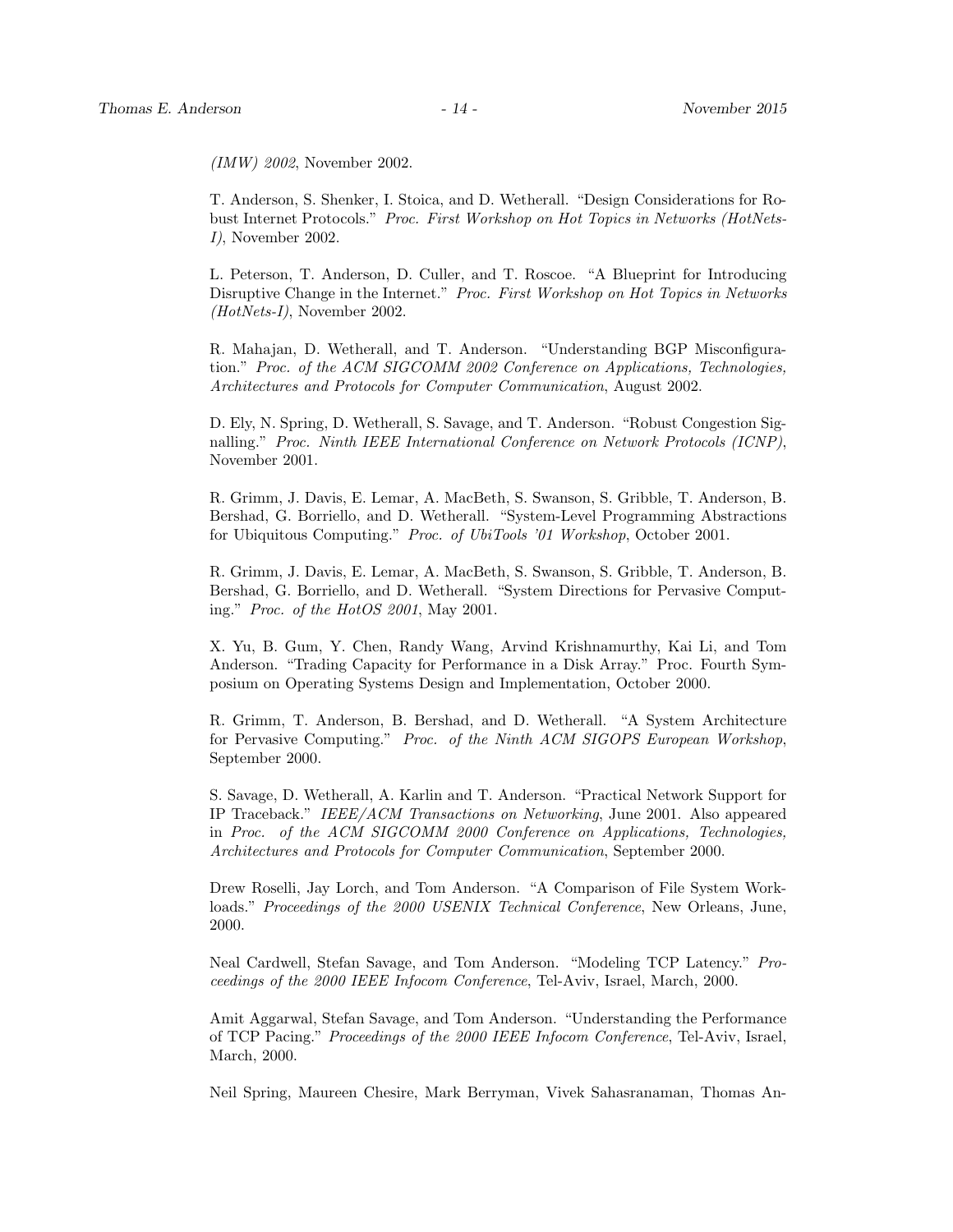derson, and Brian Bershad. "Receiver Based Management of Low Bandwidth Access Links." Proceedings of the 2000 IEEE Infocom Conference, Tel-Aviv, Israel, March, 2000.

Stefan Savage, Neal Cardwell, David Wetherall and Tom Anderson. "TCP Congestion Control with a Misbehaving Receiver." ACM Computer Communications Review, v 29, no 5, October, 1999.

A. Vahdat, M. Dahlin, T. Anderson and A. Aggarwal. "Active Names: Flexible Location and Transport of Wide-Area Resources." Proc. 1999 USENIX Symposium on Internet Technologies and Systems (USITS), October 1999.

S. Savage, A. Collins, E. Hoffman, J. Snell, and T. Anderson. "The End-to-End Effects of Internet Path Selection." Proc. of the ACM SIGCOMM '99 Conference on Applications, Technologies, Architectures and Protocols for Computer Communication, September 1999.

Mike Esler, Jeffrey Hightower, Tom Anderson and Gaetano Borriello. "Next Century Challenges: Data-Centric Networking for Invisible Computing." Proc. of the MOBICOM 99 Conference, August 1999.

D. Lee, J.-L. Baer, B. Bershad, and T. Anderson. "Reducing Startup Latency in Web and Desktop Applications." Proc. of the Third USENIX Windows NT Symposium, June 1999.

Stefan Savage, Neal Cardwell and Tom Anderson. "The Case for Informed Transport Protocols." Proc. of the Seventh Workshop on Hot Topics in Operating Systems, March 1999.

S. Savage, T. Anderson, A. Aggarwal, D. Becker, N. Cardwell, A. Collins, E. Hoffman, J. Snell, A. Vahdat, G. Voelker, and J. Zahorjan. "Detour: A Case for Intelligent Internet Routing and Transport." IEEE Micro, February 1999. Selected as an Award Paper at *Proc.* 1998 Hot Interconnects VI, August 1998.

R. Wang, T. Anderson, and D. Patterson. "Virtual Log-Based File Systems for a Programmable Disk." Proc. of the 1999 USENIX Symposium on Operating Systems Design and Implementation, February 1999.

N. McKeown and T. Anderson. "A Quantitative Comparison of Iterative Scheduling Algorithms for Input-Queued Switches." Computer Networks and ISDN Systems, Elsevier Science Publishing, 1998.

Dennis Lee, Patrick Crowley, Jean-Loup Baer, Tom Anderson, and Brian Bershad. "Execution Characteristics of Desktop Applications on Windows NT." Proc. of the 25th Annual International Symposium on Computer Architecture, June 1998.

R. Wang, A. Krishnamurthy, R. Martin, T. Anderson, and D. Culler. "Modeling and Optimizing Pipeline Latency." Proc. of the 1998 SIGMETRICS Conference, June 1998.

A. Vahdat and T. Anderson. "Transparent Result Caching." Proc. of the 1998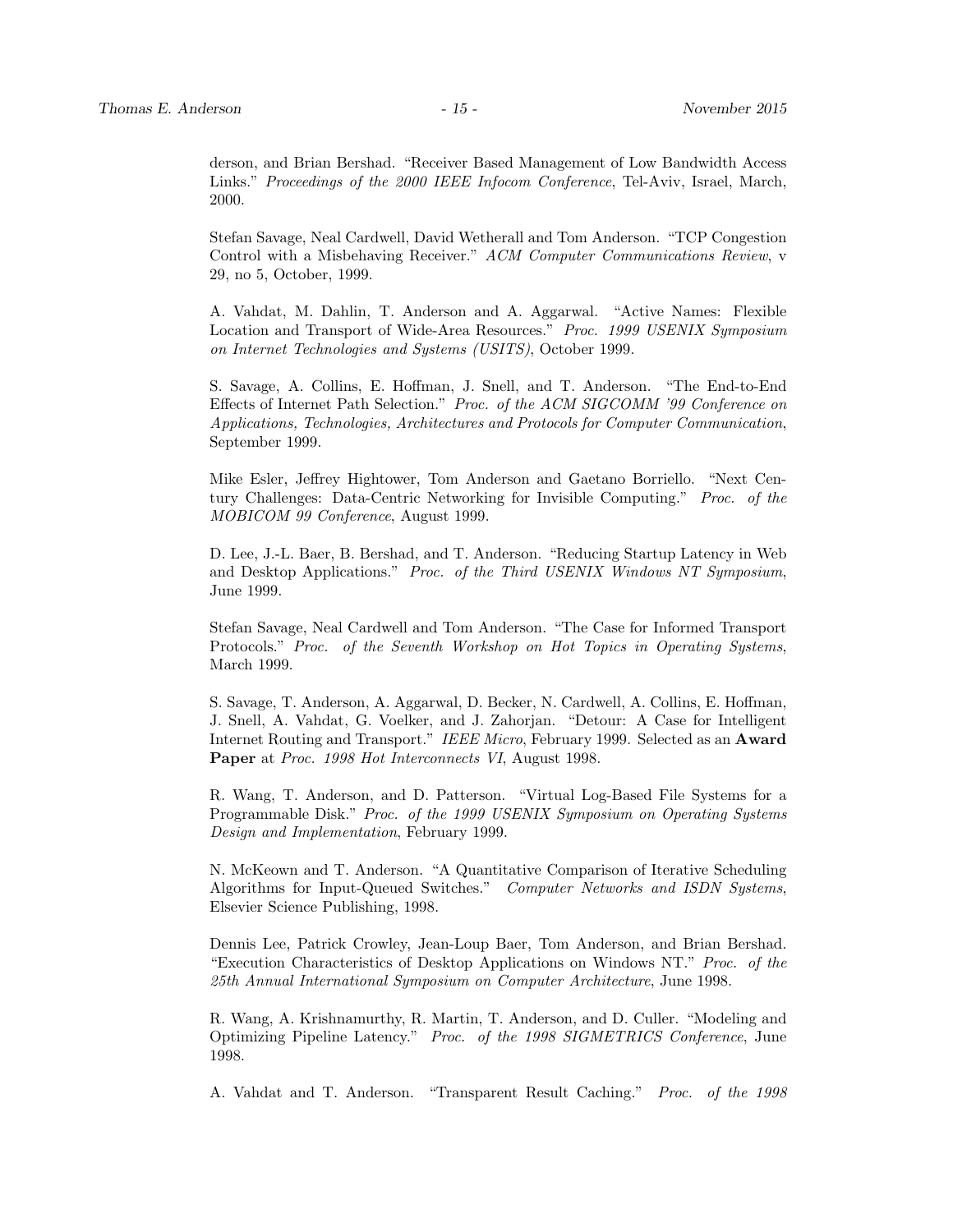USENIX Technical Conference, June 1998.

D. Ghormley, D. Petrou, S. Rodrigues, and T. Anderson. "SLIC: An Extensibility System for Commodity Operating Systems." Proc. of the 1998 USENIX Technical Conference, June 1998.

D. Ghormley, D. Petrou, S. Rodrigues, A. Vahdat, and T. Anderson. "GLUnix: A Global Layer UNIX for a Network of Workstations." Software Practice and Experience, Special Issue on Experience with Distributed Systems, vol. 28, no. 9, July 1998.

A. Vahdat, T. Anderson, and M. Dahlin. "WebOS: Operating System Services for Wide Area Applications." Proc. of the Seventh International Symposium on High Performance Distributed Computing, July 1998.

E. Belani, A. Vahdat, T. Anderson, and M. Dahlin. "CRISIS: A Wide Area Security Architecture." Proc. of the Seventh USENIX Security Symposium, January 1998.

S. Chandra, M. Dahlin, B. Richards, R. Wang, T. Anderson, and J. Larus. "Experience with a Language for Writing Coherence Protocols." Proc. of the USENIX Conference on Domain-Specific Languages, October 1997.

S. Savage, M. Burrows, G. Nelson, P. Solbavarro, and T. Anderson. "Eraser: A Dynamic Race Detector for Multi-Threaded Programs." ACM Transactions on Computer Systems 16, 1, February 1998. Selected as an **Award Paper** in Proc. of the Sixteenth ACM Symposium on Operating System Principles (SOSP), October 1997, pp. 27-37.

J. Neefe, A. Costello, D. Roselli, R. Wang, and T. Anderson. "Improving the Performance of Log Structured File Systems With Adaptive Methods." Proc. of the Sixteenth ACM Symposium on Operating System Principles (SOSP), October 1997.

C. Kozyrakis, S. Perissakis, D. Patterson, T. Anderson, K. Asanovic, N. Cardwell, R. Fromm, J. Golbus, B. Gribstad, K. Keeton, R. Thomas, N. Treuhaft, and K. Yelick. "Scalable Processors in the Billion-Transistor Era: IRAM." IEEE Computer, September 1997.

R. Fromm, S. Perissakis, N. Cardwell, C. Kozyrakis, B. McGaughy, D. Patterson, T. Anderson, and K. Yelick. "The Energy Efficiency of IRAM Architectures." Proc. of the 24th Annual International Symposium on Computer Architecture, June 1997.

R. Martin, A. Vahdat, D. Culler and T. Anderson. "Effects of Communication Latency, Overhead and Bandwidth in a Cluster Architecture." Proc. of the 24th Annual International Symposium on Computer Architecture, June 1997.

D. Patterson, T. Anderson, N. Cardwell, R. Fromm, K. Keeton, C. Kozyrakis, R. Thomas, and K. Yelick. "A Case for Intelligent RAM: IRAM." IEEE Micro, April 1997. Selected as an Award Paper, Hot Chips VIII, August 1996.

D. Patterson, T. Anderson, N. Cardwell, R. Fromm, K. Keeton, C. Kozyrakis, R. Thomas, and K. Yelick. "Intelligent RAM (IRAM): Chips that remember and compute." Proc. of the 1997 IEEE International Solid-State Circuits Conference, Febru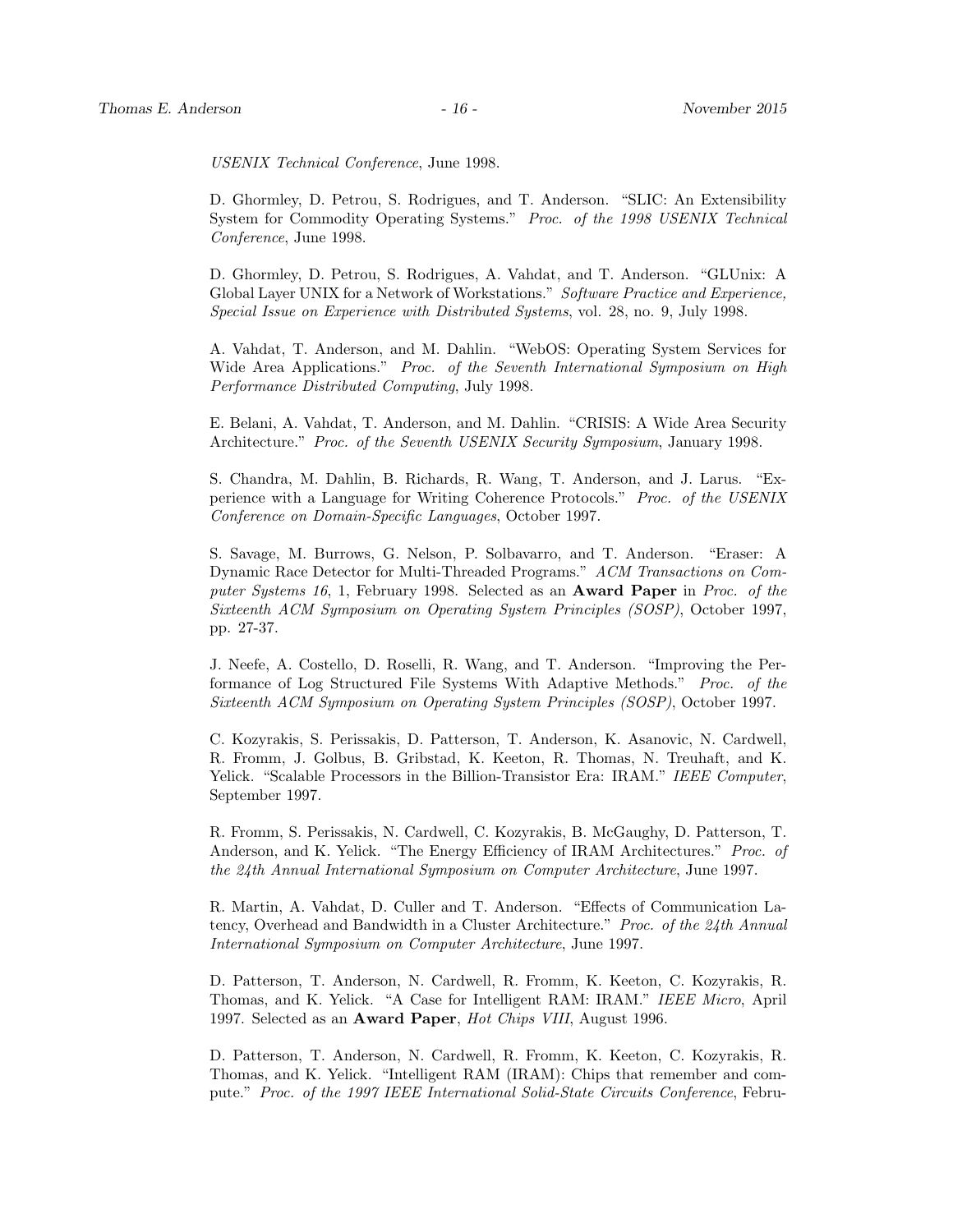ary 1997, pp. 224–225.

C. Yoshikawa, B. Chun, P. Eastham, A. Vahdat, T. Anderson, and D. Culler. "Using Smart Clients to Build Scalable Services." Proc. of the 1997 USENIX Conference, January 1997.

S. Rodrigues, T. Anderson, and D. Culler. "High-Performance Local Area Communication with Fast Sockets." Proc. of the 1997 USENIX Conference, January 1997.

T. Anderson, M. Dahlin, J. Neefe, D. Roselli, D. Patterson, and R. Wang. "Serverless Network File Systems." ACM Transactions on Computer Systems 14, 1, February 1996. Selected as an Award Paper, Proc. Fifteenth ACM Symposium on Operating System Principles (SOSP), December 1995.

K. Keeton, T. Anderson, and D. Patterson. "LogP Quantified: The Case for Low Overhead." Proc. 1995 Hot Interconnects III, August 1995.

R. Arpaci, A. Dusseau, A. Vahdat, L. Liu, T. Anderson, and D. Patterson. "The Interaction of Parallel and Sequential Workloads on a Network of Workstations." Proc. 1995 ACM SIGMETRICS and Performance '95 Conference on the Measurement and Modeling of Computer Systems, May 1995, pp. 267–278.

M. Martonosi, A. Gupta, and T. Anderson. "Tuning Memory Performance in Sequential and Parallel Programs." IEEE Computer 28, 4, April 1995, pp. 32–40.

T. Anderson, D. Culler, D. Patterson, and the NOW Team. "A Case for NOW (Networks of Workstations)." IEEE Micro 15, 1, February 1995, pp. 54–64. Selected as an Award Paper in Proc. 1994 Hot Interconnects II, August 1994.

M. Dahlin, T. Anderson, D. Patterson, and R. Wang. "Cooperative Caching: Using Remote Client Memory to Improve File System Performance." Proc. 1994 Operating Systems: Design and Implementation Conference, November 1994, pp. 267–280.

M. Dahlin, T. Anderson, C. Mather, D. Patterson and R. Wang. "A Quantitative Analysis of Cache Policies for Scalable File Systems." Proc. 1994 ACM SIGMETRICS Conference on the Measurement and Modeling of Computer Systems, May 1994, pp. 150–160.

K. Li, R. Kumpf, P. Horton, and T. Anderson. "A Quantitative Analysis of Disk Drive Power Management in Portable Computers." Proc. 1994 Winter USENIX Conference, January 1994, pp. 279–292.

R. Wahbe, S. Lucco, T. Anderson and S. Graham. "Efficient Software-Based Fault Isolation." Proc. Fourteenth ACM Symposium on Operating System Principles (SOSP), December 1993, pp. 203–216. Selected for the ACM SIGOPS Hall of Fame Award, 2015.

T. Anderson, S. Owicki, J. Saxe, and C. Thacker. "High Speed Switch Scheduling for Local Area Networks." ACM Transactions on Computer Systems 11, 4, November 1993, pp. 319–352. Selected as an Award Paper in Proc. Fifth International Conference on Architectural Support for Programming Languages and Operating Systems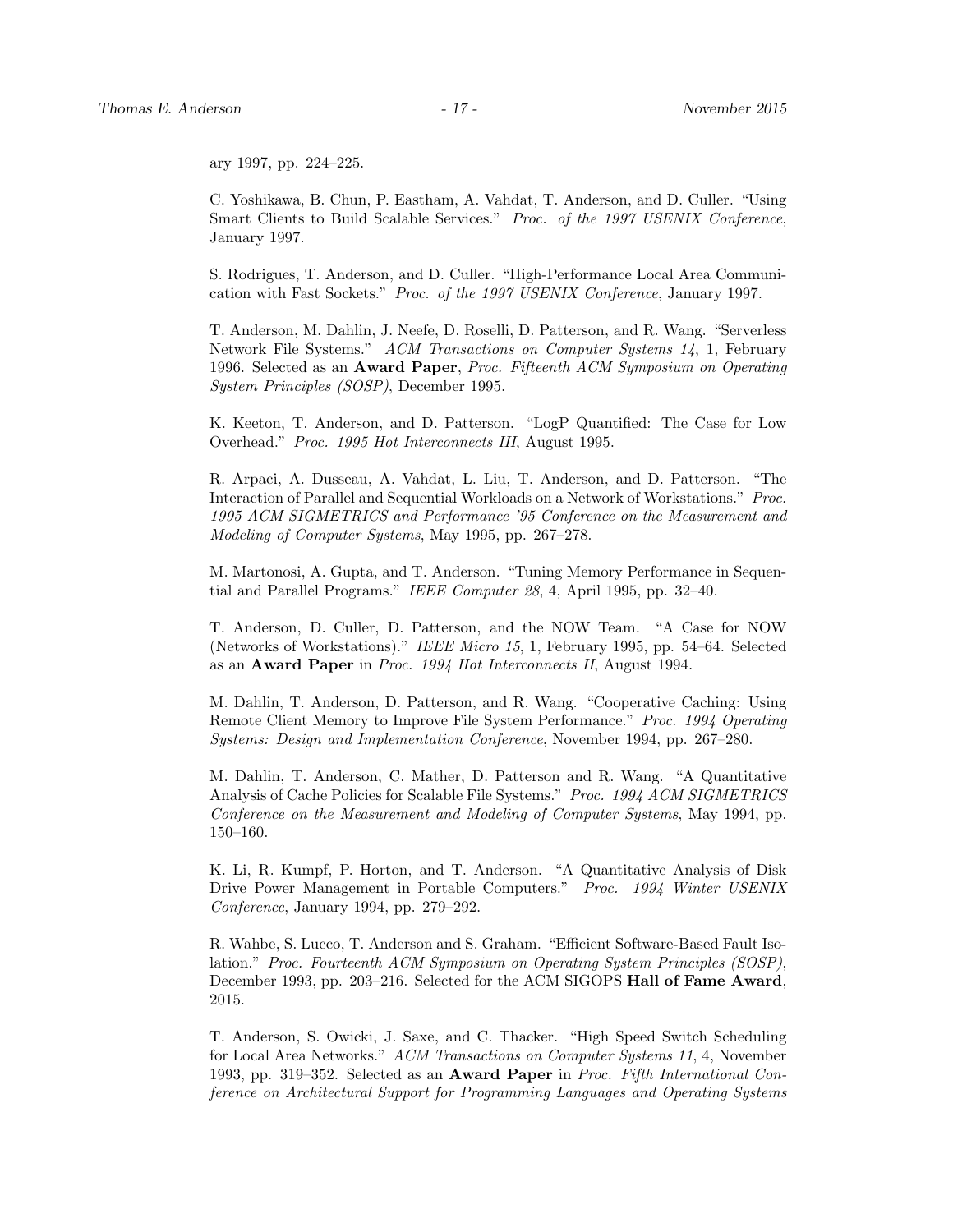(ASPLOS V), October 1992, pp. 98–110.

R. Wang and T. Anderson. "xFS: A Wide Area Mass Storage File System." Proc. Fourth Workshop on Workstation Operating Systems, October 1993, pp. 71–78.

K. Krueger, D. Loftesness, A. Vahdat, and T. Anderson. "Tools for the Development of Application-Specific Virtual Memory Management." Proc. 1993 Conference on Object Oriented Programming: Systems, Languages, and Applications (OOPSLA '93), September 1993, pp. 48–64.

C. Yarvin, R. Bukowski, and T. Anderson. "Anonymous RPC: Low Latency Protection in a 64-Bit Address Space." Selected as Best Student Paper in Proc. 1993 Summer USENIX Conference, June 1993, pp. 175–186.

M. Martonosi, A. Gupta, and T. Anderson. "Effectiveness of Trace Sampling for Performance Debugging Tools." Proc. 1993 ACM SIGMETRICS Conference on the Measurement and Modeling of Computer Systems, May 1993, pp. 248–259.

W. Christopher, S. Procter, and T. Anderson. "The Nachos Instructional Operating System." Selected as Best Paper in Proc. 1993 Winter USENIX Conference, January 1993, pp. 479–488.

M. Martonosi, A. Gupta, and T. Anderson. "MemSpy: Analyzing Memory System Bottlenecks in Programs." Proc. 1992 ACM SIGMETRICS and Performance '92 Conference on the Measurement and Modeling of Computer Systems, May 1992, pp. 1–12.

T. Anderson. "The Case for Application-Specific Operating Systems." Proc. Third Workshop on Workstation Operating Systems, April 1992, pp. 92–94.

T. Anderson, B. Bershad, E. Lazowska and H. Levy. "Scheduler Activations: Effective Kernel Support for the User-Level Management of Parallelism." ACM Transactions on Computer Systems 10, 1, February 1992, pp. 53–79. Selected as an Award Paper in Proc. Thirteenth ACM Symposium on Operating Systems Principles (SOSP), October 1991.

B. Bershad, T. Anderson, E. Lazowska and H. Levy. "User-Level Interprocess Communication for Shared-Memory Multiprocessors." ACM Transactions on Computer Systems 9, 2, May 1991, pp. 175–198.

T. Anderson, H. Levy, B. Bershad, and E. Lazowska. "The Interaction of Architecture and Operating System Design." Proc. Fourth International Conference on Architectural Support for Programming Languages and Operating Systems (ASPLOS IV), April 1991, pp. 108–120.

T. Anderson and E. Lazowska. "Quartz: A Tool for Tuning Parallel Program Performance." Proc. 1990 ACM SIGMETRICS Conference on the Measurement and Modeling of Computer Systems, May 1990, pp. 115–125.

B. Bershad, T. Anderson, E. Lazowska and H. Levy. "Lightweight Remote Procedure Call." ACM Transactions on Computer Systems 8, 1, February 1990, pp. 37–55. Se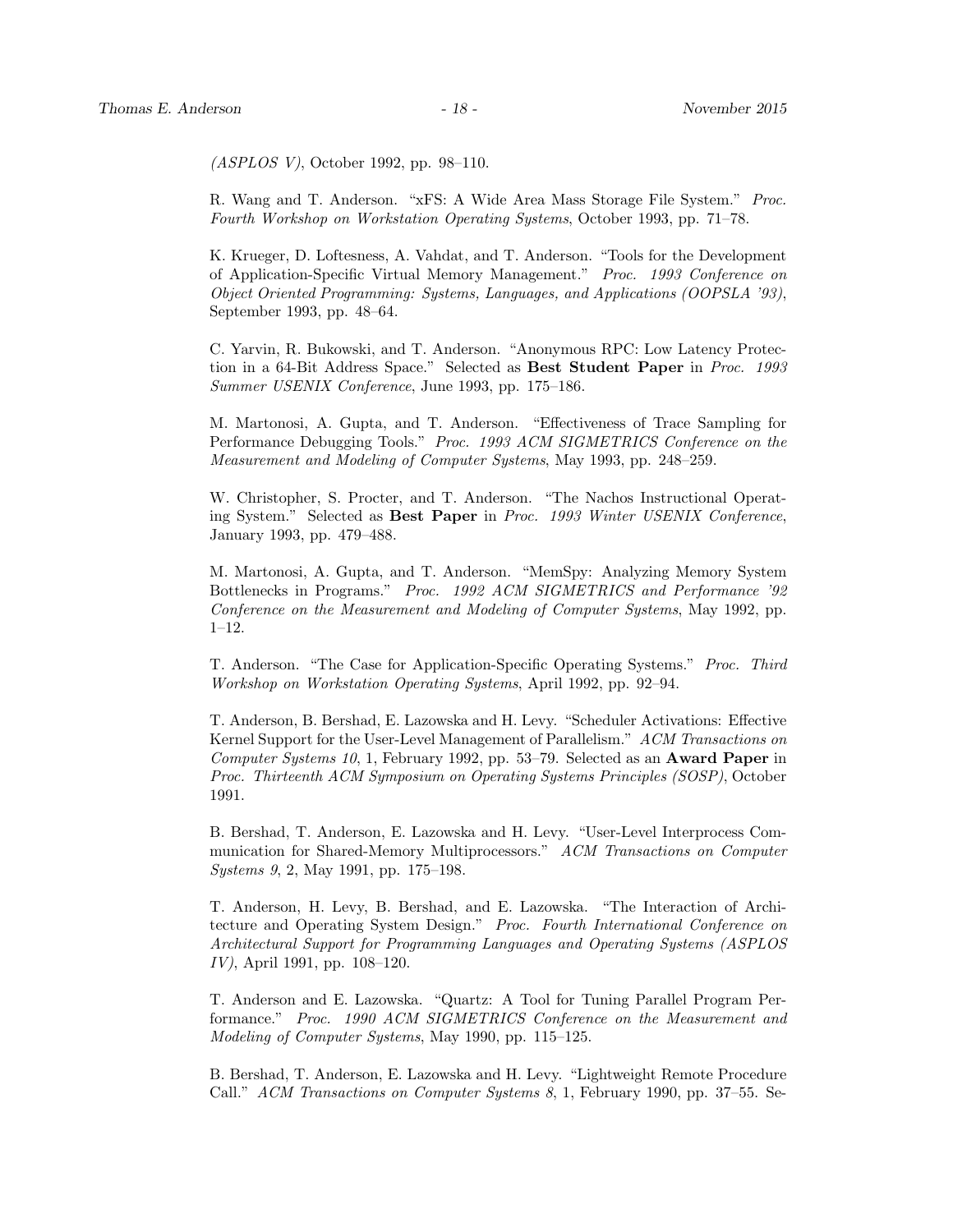lected as an **Award Paper** in Proc. Twelfth ACM Symposium on Operating Systems Principles (SOSP), December 1989.

T. Anderson. "The Performance of Spin Lock Alternatives for Shared-Memory Multiprocessors." IEEE Transactions on Parallel and Distributed Systems 1, 1, January 1990, pp. 6–16. An earlier version appeared in Proc. 1989 International Conference on Parallel Processing, August 1989.

T. Anderson, E. Lazowska, and H. Levy. "The Performance Implications of Thread Management Alternatives for Shared-Memory Multiprocessors." IEEE Transactions on Computers 38, 12, December 1989, pp. 1631–1644. Selected as an Award Paper in Proc. 1989 ACM SIGMETRICS and Performance '89 Conference on the Measurement and Modeling of Computer Systems, May 1989.

- Thesis T. Anderson. "Operating System Support for High Performance Multiprocessing." Ph.D. Thesis, University of Washington. University of Washington Technical Report 91-08-10, August 1991.
- Patents H. Madhyastha, T. Anderson, A. Krishnamurthy, and A. Venkataramani. "Information Plane for Determining Performance Metrics of Paths Between Arbitrary End-Hosts on the Internet." US Patent #7,778,165, August 2010.

T. Anderson, S. Savage, and D. Wetherall. "Distributed service level management for network traffic." US Patent #7,475,141, December 2009.

D. Wetherall, S. Savage and T. Anderson. "Network traffic regulation including consistency based detection and filtering of packets with spoof source addresses." US Patent #7,444,404, October 2008.

D. Wetherall, T. Anderson, and S. Savage. "Distributed solution for regulating network traffic." US Patent #7,058,015, June 2006.

D. Wetherall, S. Savage and T. Anderson. "Progressive and distributed regulation of selected network traffic destined for a network node." US Patent #6,801,503, October 2004.

Government National Science Foundation. "A High-Performance Data Center Operating System" Grants (PI, with A. Krishnamurthy and X. Wang), July 2015 - June 2018, \$900K.

> National Science Foundation. "Very Large Scale Consistent DHTs." (PI, with A. Krishnamurthy), March 2010 - February 2014, \$1,199,242.

> National Science Foundation. "Internet Measurement in the Large." September 2009 - August 2013, \$600K.

> National Science Foundation. "NEBULA: A Future Internet that Supports Trustworthy Cloud Computing." (co-PI with 17 others) September 2010 - August 2013, \$7.5M.

> BBN. "A Prototype of a Million-Node GENI.", September 2008 - August 2011, \$563K.